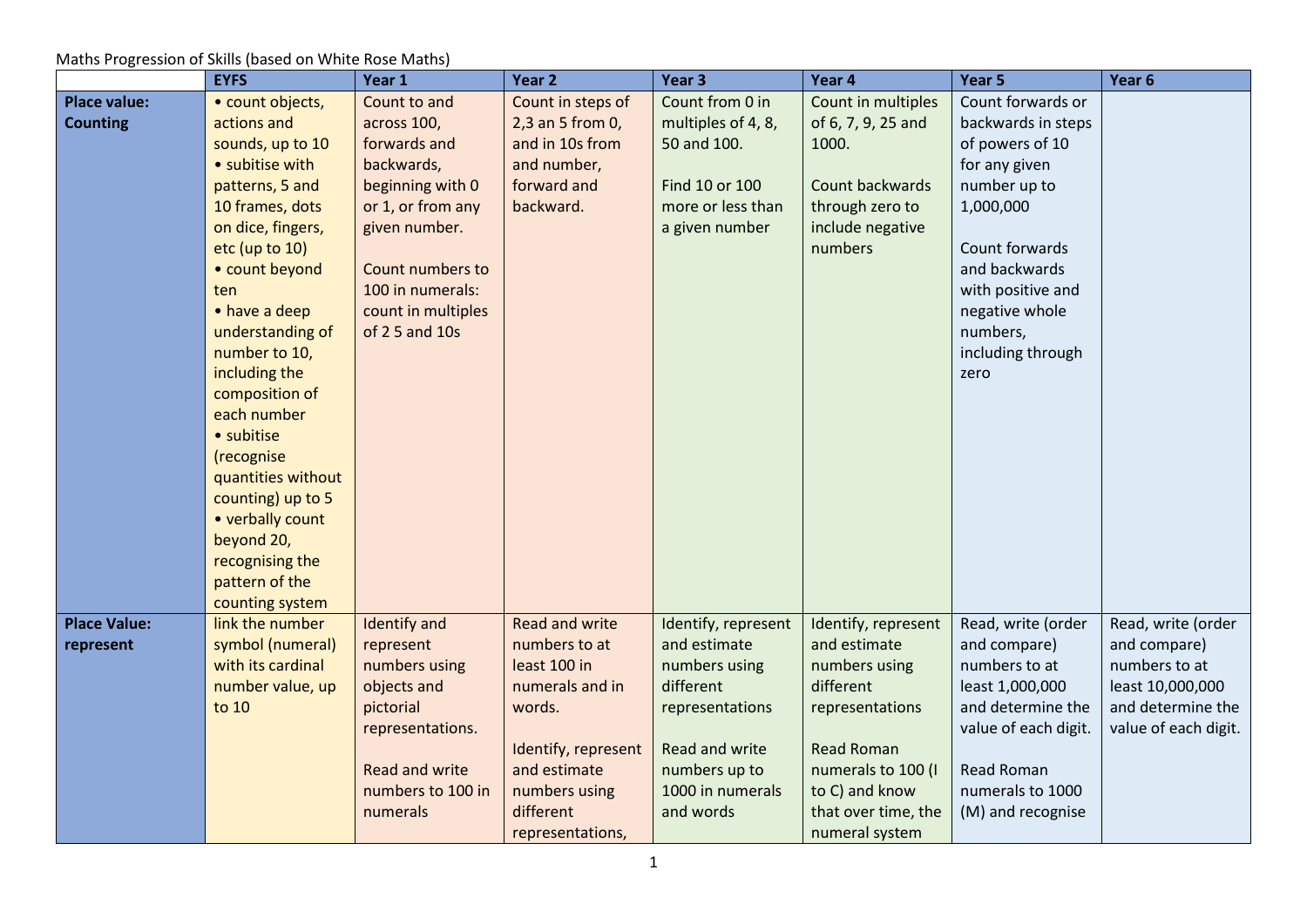|                                                        |                                                                                                                                                                                                                                                                                                                                                                          | Read any write<br>numbers from 1 to<br>20 in words and        | including the<br>number line                                                                                                                                              |                                                                                                                                                        | changed to include<br>the concept of<br>zero and place                                                                                                                                                                             | years written in<br>Roman numerals.                                                                                     |                                                                                                                          |
|--------------------------------------------------------|--------------------------------------------------------------------------------------------------------------------------------------------------------------------------------------------------------------------------------------------------------------------------------------------------------------------------------------------------------------------------|---------------------------------------------------------------|---------------------------------------------------------------------------------------------------------------------------------------------------------------------------|--------------------------------------------------------------------------------------------------------------------------------------------------------|------------------------------------------------------------------------------------------------------------------------------------------------------------------------------------------------------------------------------------|-------------------------------------------------------------------------------------------------------------------------|--------------------------------------------------------------------------------------------------------------------------|
| <b>Place Value:</b><br><b>Use PV and</b><br>compare.   | compare numbers<br>using vocabulary:<br>'more than', 'less<br>than', 'fewer', 'the<br>same as', 'equal<br>to'<br>understand the<br>'one more<br>than/one less<br>than' relationship<br>between<br>consecutive<br>numbers<br>Compare<br>quantities up to 10<br>in different<br>contexts,<br>recognising when<br>one quantity is<br>greater than, less<br>than or the same | numerals<br>Given a number,<br>identify 1 more<br>and 1 less. | Recognise the<br>place value of<br>each digit in a two-<br>digit number (tens<br>and ones)<br>Compare and<br>order numbers<br>from 0 up to 100;<br>$use \leq and = signs$ | Recognise the<br>place value of<br>each digit in a<br>three-digit number<br>(hundreds, tens<br>and ones)<br>Compare and<br>order numbers up<br>to 1000 | value<br>Find 1000 more or<br>less than a given<br>number.<br>Recognise the<br>place value of<br>each digit in a<br>four-digit number<br>(thousands,<br>hundreds, tens<br>and ones)<br>Compare and<br>order numbers<br>beyond 1000 | (Read, Write),<br>order and<br>compare numbers<br>to at least<br>1,000,000 and<br>determine the<br>value of each digit. | (Read, Write),<br>order and<br>compare numbers<br>to at least<br>10,000,000 and<br>determine the<br>value of each digit. |
|                                                        | as the other<br>quantity                                                                                                                                                                                                                                                                                                                                                 |                                                               |                                                                                                                                                                           |                                                                                                                                                        |                                                                                                                                                                                                                                    |                                                                                                                         |                                                                                                                          |
| <b>Place value:</b><br><b>Problems and</b><br>rounding |                                                                                                                                                                                                                                                                                                                                                                          |                                                               | Use place value<br>and number facts<br>to solve problems                                                                                                                  | Solve number<br>problems and<br>practical problems<br>involving these<br>ideas                                                                         | Round any<br>number to the<br>nearest 10, 100 or<br>1000.<br>Solve number and<br>practical problems<br>that involve all of                                                                                                         | Interpret negative<br>numbers in<br>context.<br>Round any<br>number up to<br>1,000,000 to the<br>nearest 10, 100,       | Round any whole<br>number to a<br>requires degree of<br>accuracy.<br>Use negative<br>numbers in<br>context, and          |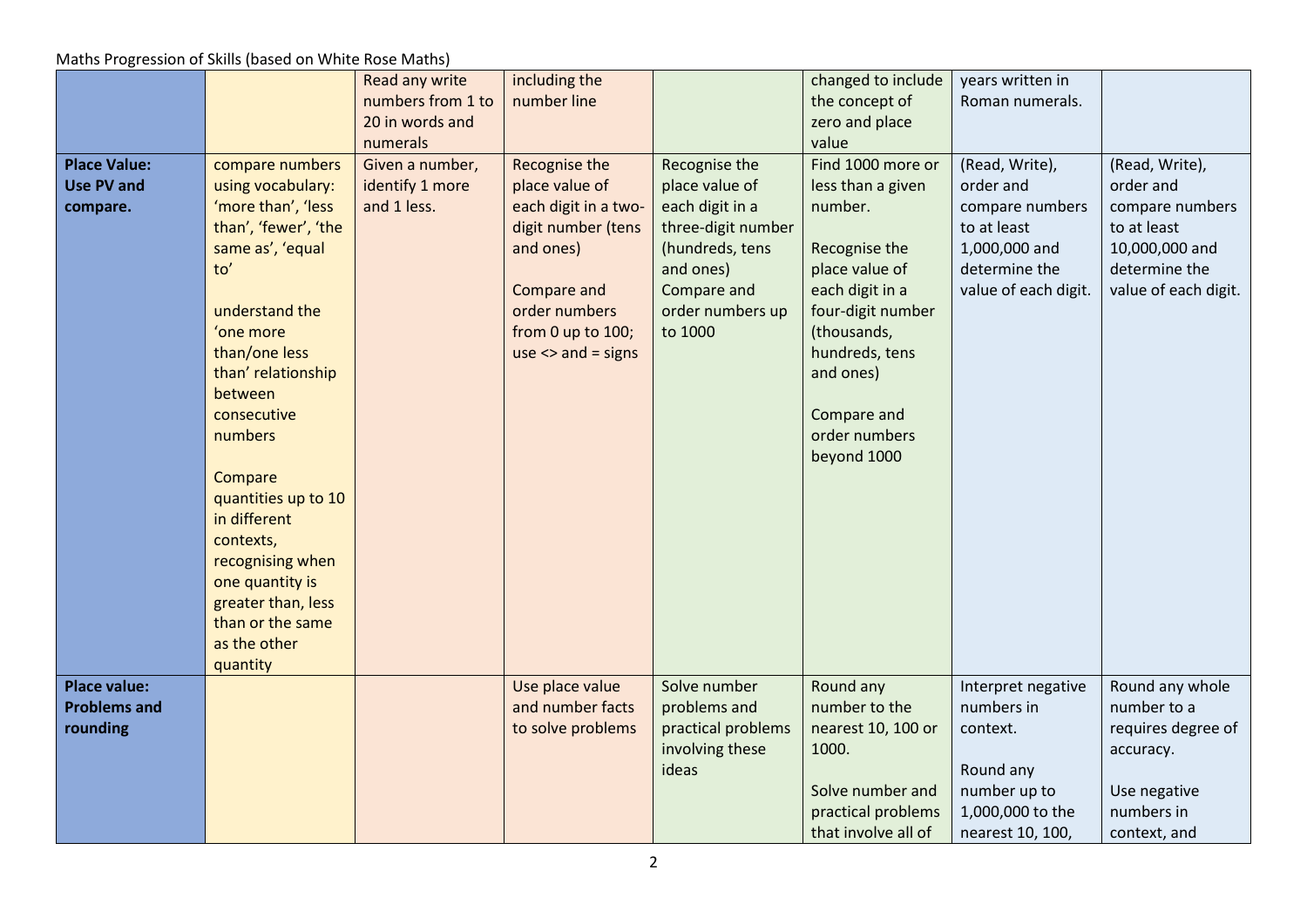|                     |                    |                      |                       |                                 | the above with          | 1000, 10,000 and    | calculate intervals |
|---------------------|--------------------|----------------------|-----------------------|---------------------------------|-------------------------|---------------------|---------------------|
|                     |                    |                      |                       |                                 | increasingly large      | 100,000.            | across zero.        |
|                     |                    |                      |                       |                                 | positive numbers        |                     |                     |
|                     |                    |                      |                       |                                 |                         | Solve number        | Solve number        |
|                     |                    |                      |                       |                                 |                         | problems and        | problems that       |
|                     |                    |                      |                       |                                 |                         | practical problems  | involve all of the  |
|                     |                    |                      |                       |                                 |                         | that involve all of | above.              |
|                     |                    |                      |                       |                                 |                         | the above           |                     |
|                     |                    |                      |                       | <b>Addition and subtraction</b> |                         |                     |                     |
| <b>Addition and</b> | explore the        | Read, write and      | <b>Recall and use</b> | <b>Estimate the</b>             | <b>Estimate and use</b> | Use rounding to     |                     |
| subtraction:        | composition of     | interpret            | addition and          | answer to a                     | inverse operations      | check answers to    |                     |
| Recall, represent,  | numbers to 10      | mathematical         | subtraction facts     | calculation and                 | to check answers        | calculations and    |                     |
| <b>Use</b>          |                    | statements           | to 20 fluently, and   | use inverse                     | to a calculation.       | determine in the    |                     |
|                     | Automatically      | involving addition   | derive and use        | operations to                   |                         | context of a        |                     |
|                     | recall number      | (+), subtraction (-) | related facts up to   | check answers                   |                         | problem levels of   |                     |
|                     | bonds for numbers  | and equals $(=)$     | 100.                  |                                 |                         | accuracy            |                     |
|                     | $0 - 10$           | signs.               |                       |                                 |                         |                     |                     |
|                     |                    |                      |                       |                                 |                         |                     |                     |
|                     | Automatically      | Represent and use    | Show that addition    |                                 |                         |                     |                     |
|                     | recall (without    | number bonds and     | of two numbers        |                                 |                         |                     |                     |
|                     | reference to       | related              | can be done in any    |                                 |                         |                     |                     |
|                     | rhymes, counting   | subtraction facts    | order                 |                                 |                         |                     |                     |
|                     | or other aids)     | within 20            | (Commutative)         |                                 |                         |                     |                     |
|                     | number bonds up    |                      | and subtraction of    |                                 |                         |                     |                     |
|                     | to 5 (including    |                      | one number from       |                                 |                         |                     |                     |
|                     | subtraction facts) |                      | another cannot.       |                                 |                         |                     |                     |
|                     | and some number    |                      |                       |                                 |                         |                     |                     |
|                     | bonds to 10,       |                      | Recognise and use     |                                 |                         |                     |                     |
|                     | including double   |                      | the inverse           |                                 |                         |                     |                     |
|                     | facts              |                      | relationship          |                                 |                         |                     |                     |
|                     |                    |                      | between addition      |                                 |                         |                     |                     |
|                     |                    |                      | and subtraction       |                                 |                         |                     |                     |
|                     |                    |                      | and use this to       |                                 |                         |                     |                     |
|                     |                    |                      | check calculations    |                                 |                         |                     |                     |
|                     |                    |                      | and solve missing     |                                 |                         |                     |                     |
|                     |                    |                      | number problems.      |                                 |                         |                     |                     |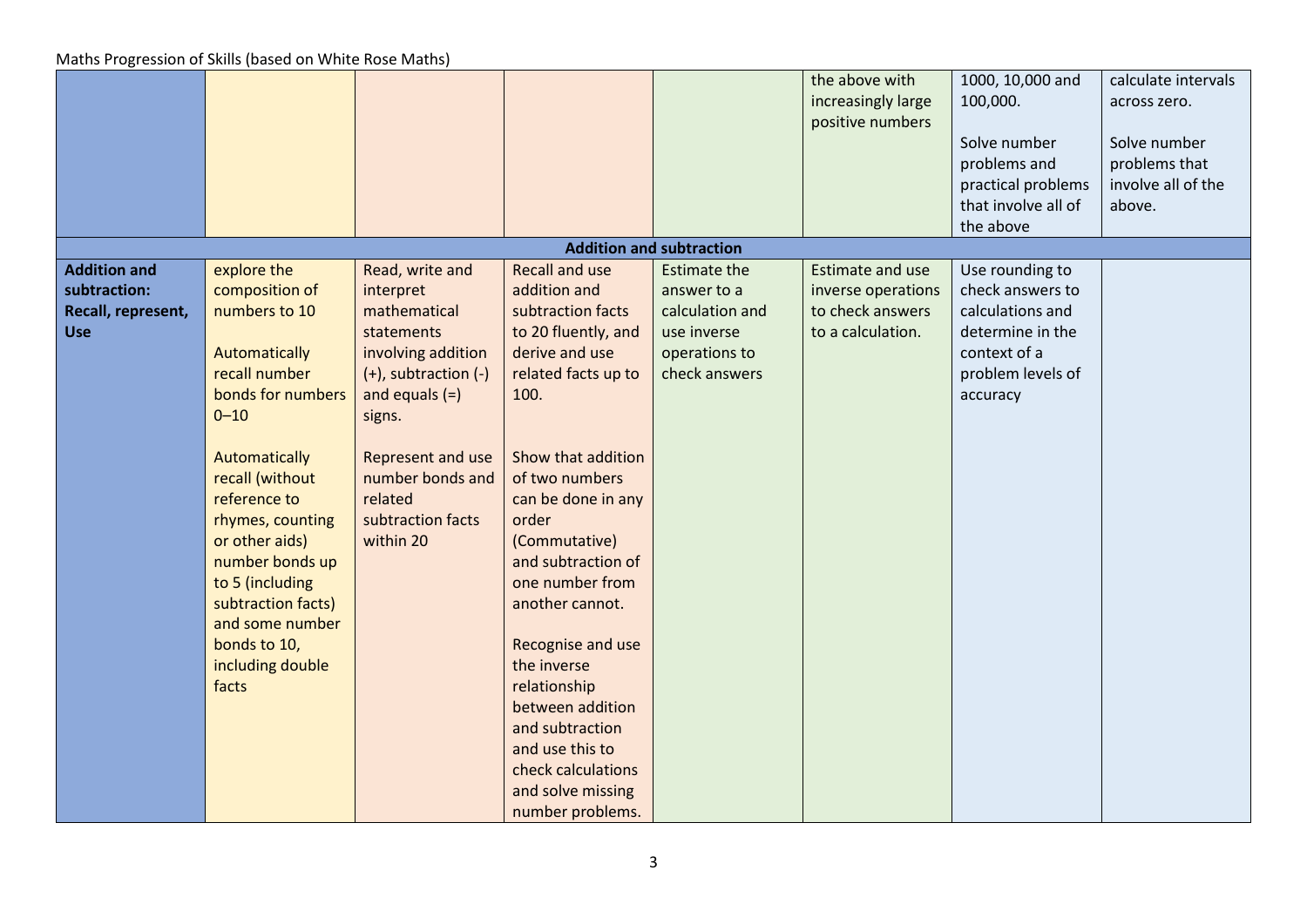| <b>Addition and</b>     |                  | Add and subtract   | Add and subtract  | Add and subtract                   | Add and subtract     | Add and subtract    | Perform mental      |
|-------------------------|------------------|--------------------|-------------------|------------------------------------|----------------------|---------------------|---------------------|
| <b>Subtraction:</b>     |                  | one digit and two  | numbers using     | numbers mentally                   | numbers with up      | whole numbers       | calculations,       |
| <b>Calculations</b>     |                  | digit numbers to   | concrete objects  | including:                         | to four digits using | with more than 4    | including with      |
|                         |                  | 20, including zero | pictorial         | a 3-digit number                   | formal written       | digits including    | mixed operations    |
|                         |                  |                    | representations   | and ones                           | methods of           | using formal        | and large numbers   |
|                         |                  |                    | and mentally      | a 3-digit number                   | columnar addition    | written methods     |                     |
|                         |                  |                    | including:        | and 10s                            | and subtraction      | (columnar addition  | Use their           |
|                         |                  |                    | a 2-digit number  | a 3-digit number                   | where                | and subtraction)    | knowledge of the    |
|                         |                  |                    | and ones          | and hundreds.                      | appropriate.         |                     | order of            |
|                         |                  |                    | a 2-digit number  |                                    |                      | Add and subtract    | operations to carry |
|                         |                  |                    | and 10s           | Add and subtract                   |                      | numbers mentally    | out calculations    |
|                         |                  |                    | two 2-digit       | numbers with up                    |                      | with increasingly   | involving the four  |
|                         |                  |                    | numbers           | to three digits                    |                      | large numbers       | operations.         |
|                         |                  |                    | adding three one  | using formal                       |                      |                     |                     |
|                         |                  |                    | digit numbers     | written methods                    |                      |                     |                     |
|                         |                  |                    |                   | of columnar                        |                      |                     |                     |
|                         |                  |                    |                   | addition and                       |                      |                     |                     |
|                         |                  |                    |                   | subtraction                        |                      |                     |                     |
| <b>Addition and</b>     | Solve real world | Solve one step     | Solve problems    | Solve problems,                    | Solve addition and   | Solve addition and  | Solve addition and  |
| <b>Subtraction:</b>     | mathematical     | problems that      | with addition and | including missing                  | subtraction two      | subtraction multi   | subtraction multi   |
| <b>Solving Problems</b> | problems with    | involve addition   | subtraction:      | number problems,                   | step problems in     | step problems in    | step problems in    |
|                         | numbers up to 10 | and subtraction,   | using concrete    | using number                       | contexts, deciding   | contexts, deciding  | contexts, deciding  |
|                         |                  | using concrete     | objects and       | facts, place value                 | which operations     | which operations    | which operations    |
|                         |                  | objects and        | pictorial         | and more complex                   | and methods to       | and methods to      | and methods to      |
|                         |                  | pictorial          | representations,  | addition and                       | use and why.         | use and why         | use and why         |
|                         |                  | representations    | including those   | subtraction                        |                      |                     |                     |
|                         |                  | and missing        | involving numbers |                                    |                      | Solve problems      |                     |
|                         |                  | number problems    | quantities and    |                                    |                      | involving addition, |                     |
|                         |                  | such as            | measures          |                                    |                      | subtraction,        |                     |
|                         |                  | $7 = -9$           | applying their    |                                    |                      | multiplication and  |                     |
|                         |                  |                    | increasing        |                                    |                      | division and a      |                     |
|                         |                  |                    | knowledge of      |                                    |                      | combination of      |                     |
|                         |                  |                    | mental and        |                                    |                      | these including     |                     |
|                         |                  |                    | written methods   |                                    |                      | understanding the   |                     |
|                         |                  |                    |                   |                                    |                      | meaning of the      |                     |
|                         |                  |                    |                   |                                    |                      | equals sign         |                     |
|                         |                  |                    |                   | <b>Multiplication and Division</b> |                      |                     |                     |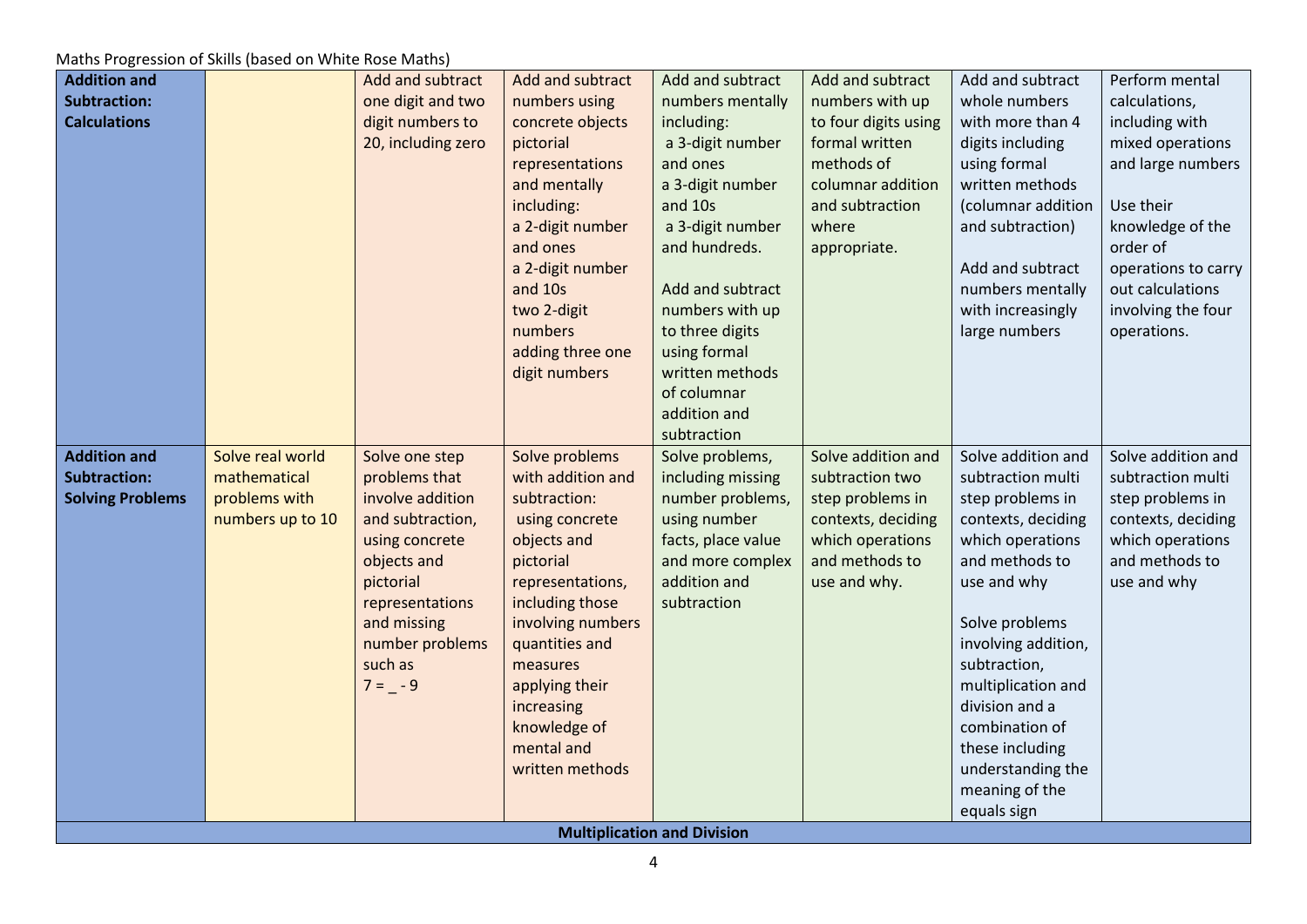| <b>Multiplication and</b> | explore and        | Count in 2s, 5s and | Recall and use      | Recall and use     | Recall             | Identify multiples    | Identify common      |
|---------------------------|--------------------|---------------------|---------------------|--------------------|--------------------|-----------------------|----------------------|
| <b>Division:</b>          | represent patterns | 10s up to 100       | multiplication and  | multiplication and | multiplication and | and factors           | factors, common      |
| Recall, Represent,        | within numbers up  |                     | division facts for  | division facts for | division facts for | including finding     | multiples and        |
| <b>Use</b>                | to 10, including   |                     | the 2, 5 and 10     | the three four and | multiplication     | all factor pairs of a | prime numbers        |
|                           |                    |                     |                     |                    |                    |                       |                      |
|                           | evens and odds,    |                     | multiplication      | eight              | tables up to 12 x  | number and            |                      |
|                           | double facts and   |                     | tables including    | multiplication     | 12                 | common factors of     | use estimation to    |
|                           | how quantities can |                     | recognising odd     | tables             |                    | 2 numbers             | check to answers     |
|                           | be distributed     |                     | and even numbers    |                    | use place value    |                       | to calculations and  |
|                           | equally            |                     |                     |                    | known and          | know and use          | determine, in the    |
|                           |                    |                     | show that           |                    | derived facts to   | vocabulary of         | context of a         |
|                           |                    |                     | multiplication of   |                    | multiply and       | prime numbers,        | problem. an          |
|                           |                    |                     | two numbers can     |                    | divide mentally,   | prime factors and     | appropriate          |
|                           |                    |                     | be done in any      |                    | including:         | composite(non         | degree of            |
|                           |                    |                     | order               |                    | multiplying by 0   | prime) numbers        | accuracy.            |
|                           |                    |                     | (commutative)       |                    | and 1; dividing by |                       |                      |
|                           |                    |                     | and division of one |                    | 1; multiplying     | establish whether     |                      |
|                           |                    |                     | number by           |                    | together 3         | a number up to        |                      |
|                           |                    |                     | another cannot      |                    | numbers            | 100 is prime and      |                      |
|                           |                    |                     |                     |                    |                    | recall prime          |                      |
|                           |                    |                     |                     |                    | recognise and use  | numbers up to 19      |                      |
|                           |                    |                     |                     |                    | factor pairs and   |                       |                      |
|                           |                    |                     |                     |                    | commutativity      | recognise and use     |                      |
|                           |                    |                     |                     |                    | mental             | square numbers        |                      |
|                           |                    |                     |                     |                    | calculations       | and cube numbers      |                      |
|                           |                    |                     |                     |                    |                    | the notation for      |                      |
|                           |                    |                     |                     |                    |                    |                       |                      |
|                           |                    |                     |                     |                    |                    | squared and           |                      |
|                           |                    |                     |                     |                    |                    | cubed.                |                      |
| <b>Mulitplication and</b> |                    |                     | Calculate           | Write and          | Multiply two digit | Multiply numbers      | Multiply multi digit |
| <b>Division:</b>          |                    |                     | mathematical        | calculate          | and three digit    | up to four digits by  | numbers up to        |
| calculation               |                    |                     | statements for      | mathematical       | numbers by a one   | a one or two-digit    | four digits by a     |
|                           |                    |                     | multiplication and  | statements for     | digit number using | number using a        | two-digit whole      |
|                           |                    |                     | division within     | multiplication and | formal written     | formal written        | number using the     |
|                           |                    |                     | multiplication      | division using the | layout             | method including      | formal written       |
|                           |                    |                     | tables and write    | multiplication     |                    | long multiplication   | method of long       |
|                           |                    |                     | them using the      | tables that they   |                    | for two digit         | multiplication       |
|                           |                    |                     | multiplication      | know, including    |                    | numbers               |                      |
|                           |                    |                     |                     | for two digit      |                    |                       |                      |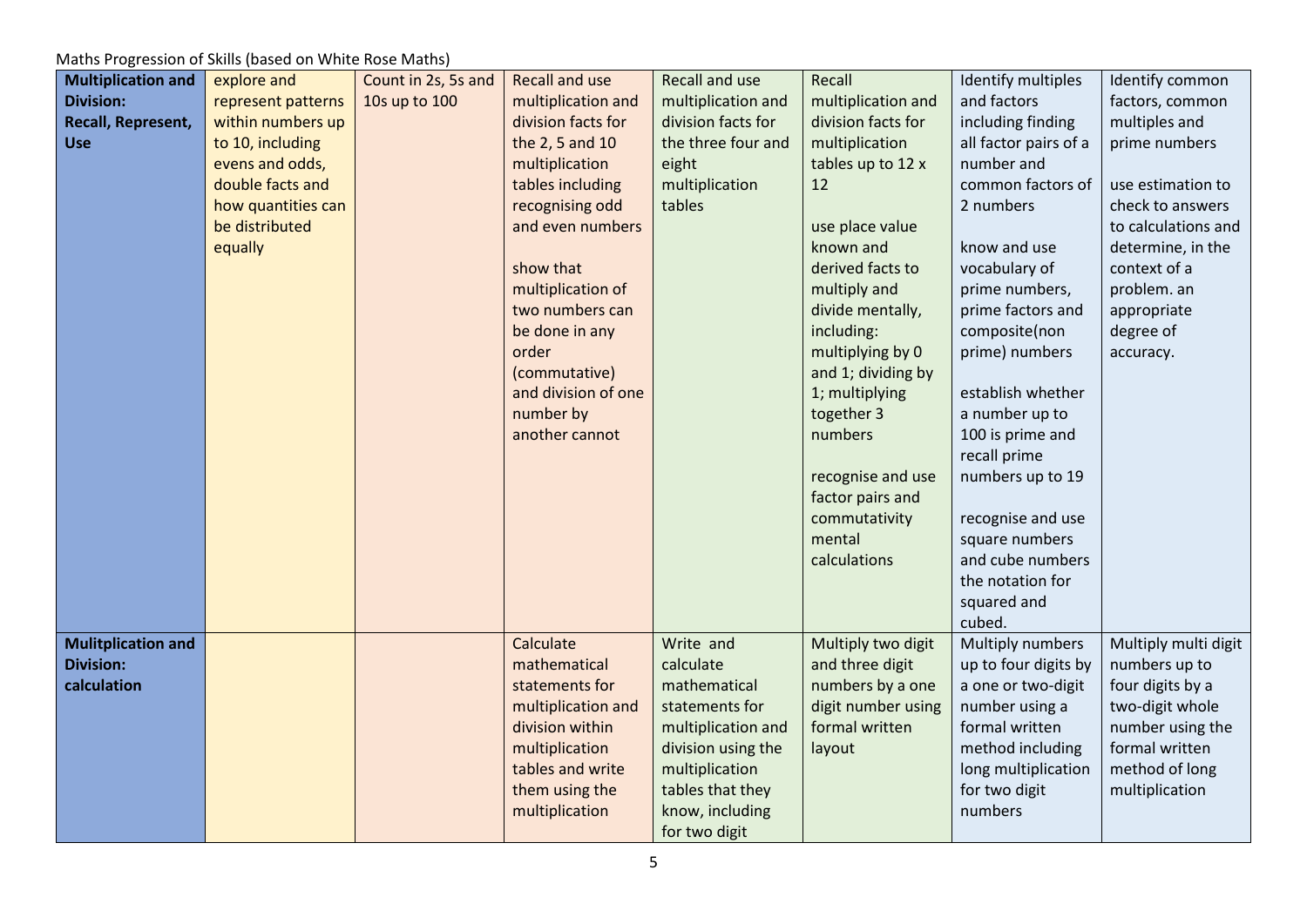|                           |                    | division and equals | numbers times      |                 | Multiply and        | Divide numbers up   |
|---------------------------|--------------------|---------------------|--------------------|-----------------|---------------------|---------------------|
|                           |                    | signs               | one digit numbers, |                 | divide numbers      | to four digits by a |
|                           |                    |                     | using mental and   |                 | mentally drawing    | 2-digit whole       |
|                           |                    |                     | progressing to     |                 | upon known facts    | number using the    |
|                           |                    |                     | formal written     |                 |                     | formal written      |
|                           |                    |                     | methods            |                 | Divide numbers up   | method of long      |
|                           |                    |                     |                    |                 | to four digits by a | division and        |
|                           |                    |                     |                    |                 | one digit number    | interpret           |
|                           |                    |                     |                    |                 | using formal        | remainders as       |
|                           |                    |                     |                    |                 | written method of   | whole number        |
|                           |                    |                     |                    |                 | short division and  | remainders,         |
|                           |                    |                     |                    |                 | interpret           | fractions or by     |
|                           |                    |                     |                    |                 | remainders          | rounding as         |
|                           |                    |                     |                    |                 | appropriately for   | appropriate for     |
|                           |                    |                     |                    |                 | the context         | the context         |
|                           |                    |                     |                    |                 |                     |                     |
|                           |                    |                     |                    |                 | Multiply and        | Divide numbers up   |
|                           |                    |                     |                    |                 | divide whole        | to four digits by a |
|                           |                    |                     |                    |                 | numbers and         | two digit number    |
|                           |                    |                     |                    |                 | those involving     | using the formal    |
|                           |                    |                     |                    |                 | decimals by         | written method of   |
|                           |                    |                     |                    |                 | 10,100 and 1000     | short division      |
|                           |                    |                     |                    |                 |                     | where               |
|                           |                    |                     |                    |                 |                     | appropriate,        |
|                           |                    |                     |                    |                 |                     | interpreting        |
|                           |                    |                     |                    |                 |                     | remainders          |
|                           |                    |                     |                    |                 |                     | according to the    |
|                           |                    |                     |                    |                 |                     | context             |
|                           |                    |                     |                    |                 |                     |                     |
|                           |                    |                     |                    |                 |                     | perform mental      |
|                           |                    |                     |                    |                 |                     | calculations        |
|                           |                    |                     |                    |                 |                     | including with      |
|                           |                    |                     |                    |                 |                     | mixed operations    |
|                           |                    |                     |                    |                 |                     | and large numbers   |
| <b>Multiplication and</b> | Solve one step     | Solve problems      | Solve problems     | Solve problems  | Solve problems      | Solve problems      |
| <b>Division:</b>          | problems involving | involving           | including missing  | involving       | involving           | involving addition  |
| <b>Solve Problems</b>     | multiplication and | multiplication and  | number problems,   | multiplying and | multiplication and  | subtraction         |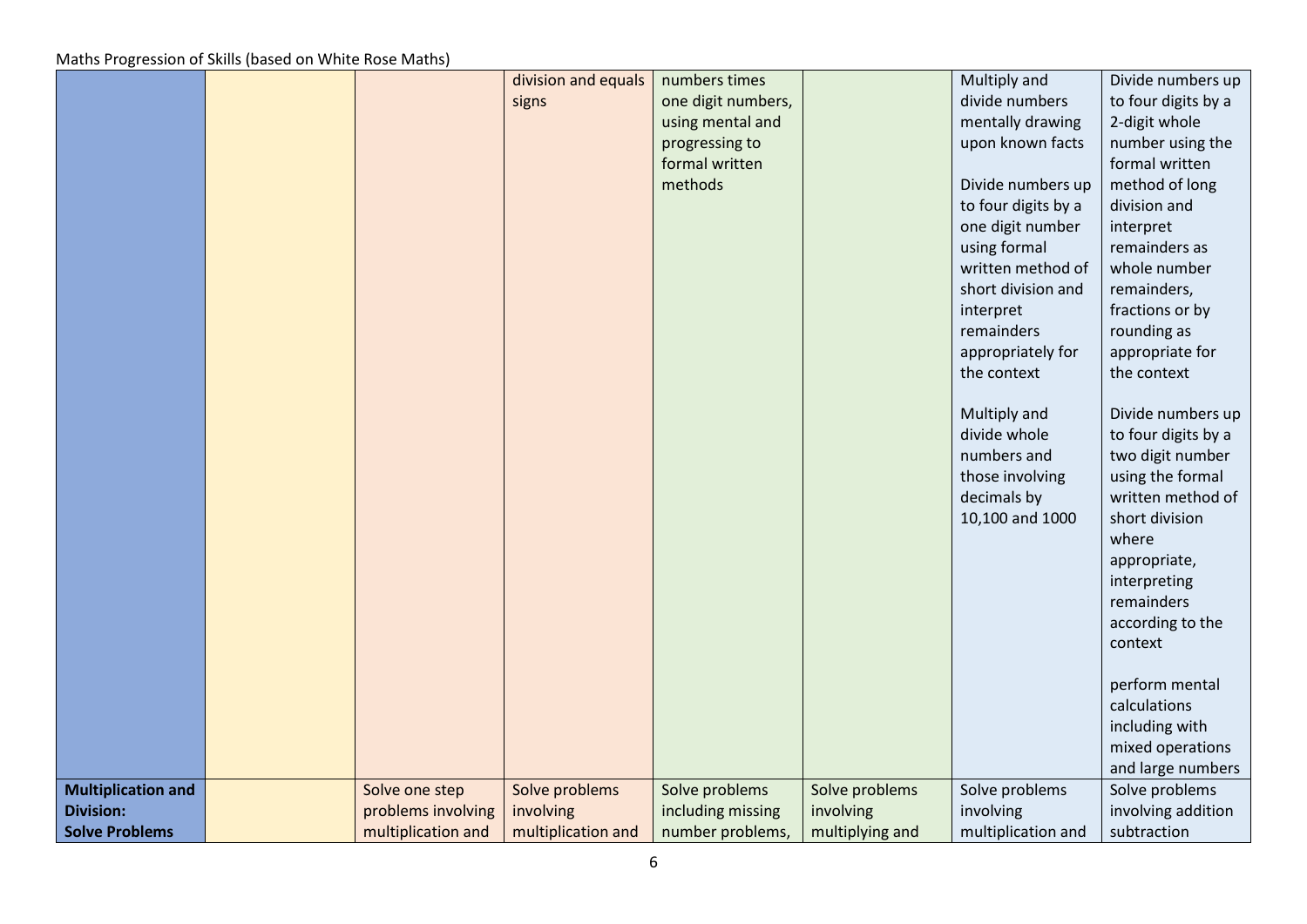| <b>Multiplication and</b><br><b>Division:</b><br><b>Combined</b><br><b>Operations</b> | division by<br>calculating the<br>answer using<br>concrete objects,<br>pictorial<br>representations<br>and arrays with<br>the support of the<br>teacher | division using<br>materials, arrays,<br>repeated addition,<br>mental methods,<br>and multiplication<br>and division facts<br>including problems<br>in contexts | involving<br>multiplication and<br>division, including<br>positive integer<br>scaling problems<br>and<br>correspondence<br>problems in which<br>n objects are<br>connected to m<br>objects | adding, including<br>using the<br>distributive law to<br>multiply 2 digit<br>numbers by 1<br>digit, integer<br>scaling problems<br>and harder<br>correspondence<br>problems such as<br>n objects are<br>connected to m<br>objects | division including<br>using their<br>knowledge of<br>factors and<br>multiples, squares<br>and cubes<br>Solve problems<br>involving<br>multiplication and<br>division, including<br>scaling by simple<br>fraction and<br>problems involving<br>simple rates<br>Solve problems<br>involving addition<br>subtraction<br>multiplication and | multiplication and<br>division<br>Use their<br>knowledge of the<br>order of<br>operations to carry |
|---------------------------------------------------------------------------------------|---------------------------------------------------------------------------------------------------------------------------------------------------------|----------------------------------------------------------------------------------------------------------------------------------------------------------------|--------------------------------------------------------------------------------------------------------------------------------------------------------------------------------------------|-----------------------------------------------------------------------------------------------------------------------------------------------------------------------------------------------------------------------------------|-----------------------------------------------------------------------------------------------------------------------------------------------------------------------------------------------------------------------------------------------------------------------------------------------------------------------------------------|----------------------------------------------------------------------------------------------------|
|                                                                                       |                                                                                                                                                         |                                                                                                                                                                |                                                                                                                                                                                            |                                                                                                                                                                                                                                   | division and a<br>combination of<br>these, including<br>understanding the<br>meaning of the<br>equals sign                                                                                                                                                                                                                              | out calculations<br>involving the four<br>operations                                               |
|                                                                                       |                                                                                                                                                         |                                                                                                                                                                | <b>Fractions, Decimals, Percentages</b>                                                                                                                                                    |                                                                                                                                                                                                                                   |                                                                                                                                                                                                                                                                                                                                         |                                                                                                    |
| <b>Fractions:</b>                                                                     | recognise find and                                                                                                                                      | recognise find                                                                                                                                                 | count up and                                                                                                                                                                               | count up and                                                                                                                                                                                                                      | identify name and                                                                                                                                                                                                                                                                                                                       |                                                                                                    |
| <b>Recognise and</b>                                                                  | name a half as one                                                                                                                                      | name and write                                                                                                                                                 | down in tenths;                                                                                                                                                                            | down in                                                                                                                                                                                                                           | write equivalent                                                                                                                                                                                                                                                                                                                        |                                                                                                    |
| <b>Write</b>                                                                          | of two equal parts                                                                                                                                      | fractions 1/3, 1/4,                                                                                                                                            | recognise that                                                                                                                                                                             | hundredths;                                                                                                                                                                                                                       | fractions of a given                                                                                                                                                                                                                                                                                                                    |                                                                                                    |
|                                                                                       | of an object shape                                                                                                                                      | $2/4$ and $3/4$ of a                                                                                                                                           | tenths arise from                                                                                                                                                                          | recognise that                                                                                                                                                                                                                    | fraction,                                                                                                                                                                                                                                                                                                                               |                                                                                                    |
|                                                                                       | or quantity                                                                                                                                             | length shape set of                                                                                                                                            | dividing an object                                                                                                                                                                         | hundredths arise                                                                                                                                                                                                                  | represented                                                                                                                                                                                                                                                                                                                             |                                                                                                    |
|                                                                                       |                                                                                                                                                         | objects or                                                                                                                                                     | into 10 equal parts                                                                                                                                                                        | when dividing an                                                                                                                                                                                                                  | visually including<br>tenths and                                                                                                                                                                                                                                                                                                        |                                                                                                    |
|                                                                                       | recognise find an<br>name a quarter as                                                                                                                  | quantity.                                                                                                                                                      | and in dividing one<br>digit numbers in or                                                                                                                                                 | object by 100 and<br>dividing tenths by                                                                                                                                                                                           | hundredths                                                                                                                                                                                                                                                                                                                              |                                                                                                    |
|                                                                                       | one of four equal                                                                                                                                       |                                                                                                                                                                | quantity's by 10                                                                                                                                                                           | 10                                                                                                                                                                                                                                |                                                                                                                                                                                                                                                                                                                                         |                                                                                                    |
|                                                                                       | parts of an object                                                                                                                                      |                                                                                                                                                                |                                                                                                                                                                                            |                                                                                                                                                                                                                                   | recognise mixed                                                                                                                                                                                                                                                                                                                         |                                                                                                    |
|                                                                                       | shape or quantity                                                                                                                                       |                                                                                                                                                                |                                                                                                                                                                                            |                                                                                                                                                                                                                                   | numbers and                                                                                                                                                                                                                                                                                                                             |                                                                                                    |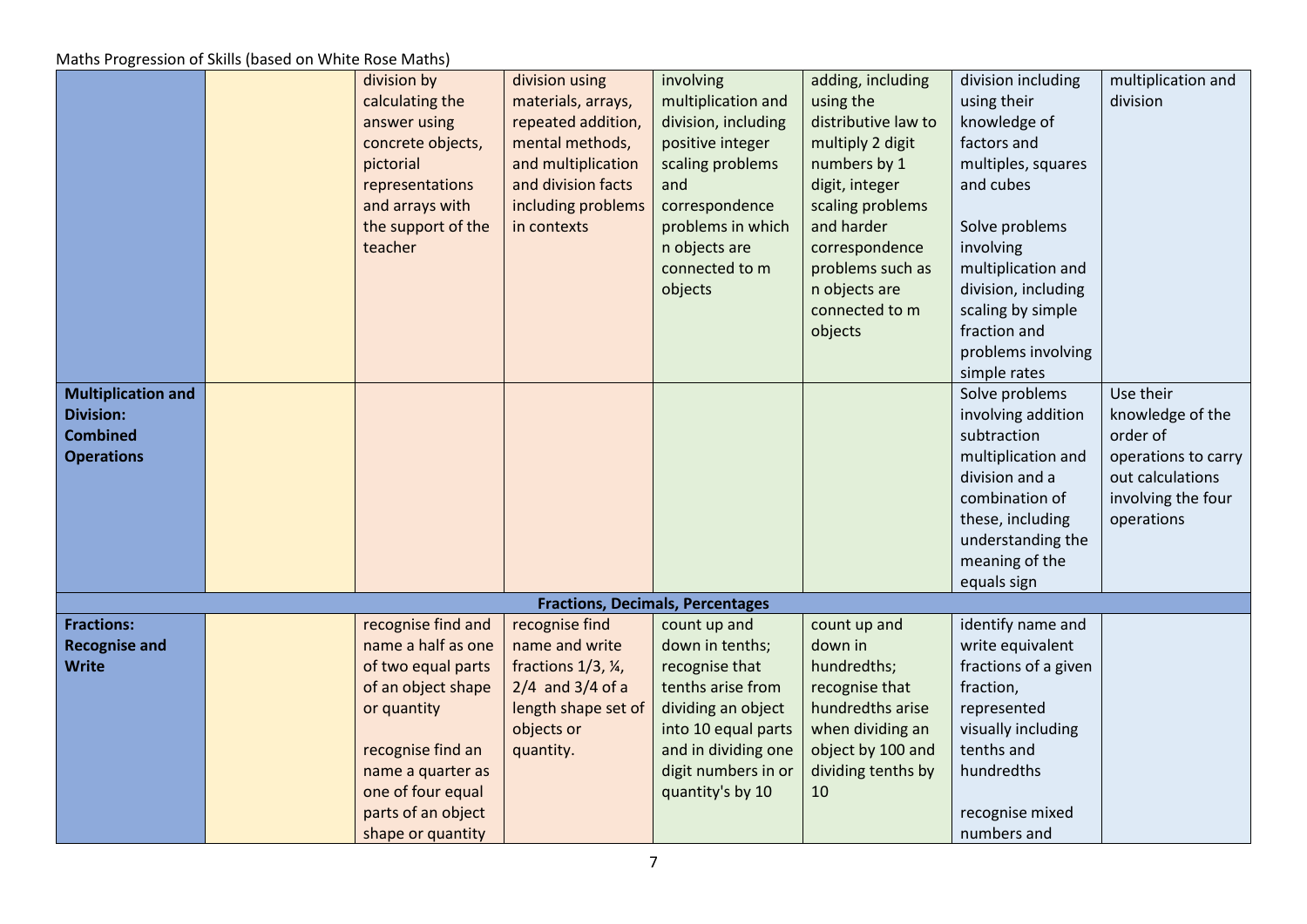|                                          |  |                                                                    | recognise find and<br>write fractions of a<br>discrete set of<br>objects: unit<br>fractions and non<br>unit fractions with                                                                 |                                                                                          | improper fractions<br>and convert from<br>one form to the<br>other and write<br>mathematical<br>statements>1 as |                                                                                                                                                                                                                                        |
|------------------------------------------|--|--------------------------------------------------------------------|--------------------------------------------------------------------------------------------------------------------------------------------------------------------------------------------|------------------------------------------------------------------------------------------|-----------------------------------------------------------------------------------------------------------------|----------------------------------------------------------------------------------------------------------------------------------------------------------------------------------------------------------------------------------------|
|                                          |  |                                                                    | small<br>denominators<br>recognise and use<br>fractions as<br>numbers: unit<br>fractions and non<br>unit fractions with                                                                    |                                                                                          | mixed number for<br>example                                                                                     |                                                                                                                                                                                                                                        |
|                                          |  |                                                                    | small<br>denominators                                                                                                                                                                      |                                                                                          |                                                                                                                 |                                                                                                                                                                                                                                        |
| <b>Fractions:</b><br><b>Compare</b>      |  | Recognise the<br>equivalence of 2/4<br>and $1/2$                   | Recognise an show<br>using diagrams,<br>equivalent<br>fractions with<br>small<br>denominators<br>compare and<br>order unit<br>fractions, and<br>fractions with the<br>same<br>denominators | Recognise an show<br>using diagrams,<br>families of<br>common<br>equivalent<br>fractions | Compare and<br>order fractions<br>whose<br>denominators are<br>all multiples of the<br>same number              | Use common<br>factors to simplify<br>fractions; ballsuse<br>common multiples<br>to express<br>fractions in the<br>same<br>denomination<br>nomination<br>Fractions<br>compare and<br>under order<br>fractions, including<br>fractions>1 |
| <b>Fractions:</b><br><b>Calculations</b> |  | Write simple<br>fractions<br>for example<br>$\frac{1}{2}$ of 6 = 3 | Add and subtract<br>fractions with the<br>same denominator<br>within one whole<br>for example<br>$5/7 + 1/7 = 6/7$                                                                         |                                                                                          |                                                                                                                 |                                                                                                                                                                                                                                        |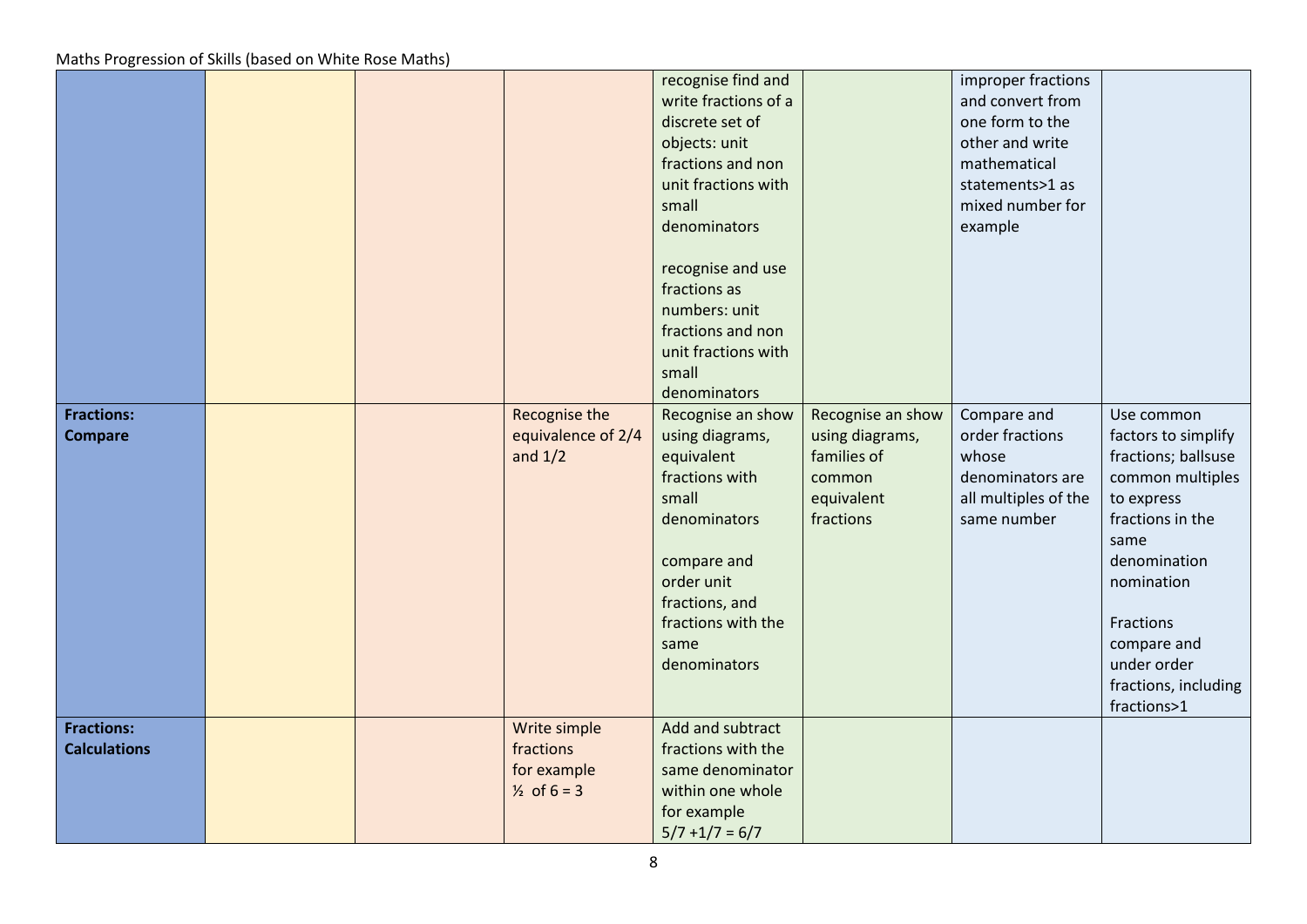| <b>Fractions:</b>     |  | Solve problems      | Solve problems      |                    |                    |
|-----------------------|--|---------------------|---------------------|--------------------|--------------------|
| <b>Solve Problems</b> |  | that involve all of | involving           |                    |                    |
|                       |  | the above           | increasingly hard   |                    |                    |
|                       |  |                     | fractions to        |                    |                    |
|                       |  |                     | calculate           |                    |                    |
|                       |  |                     | quantities, and     |                    |                    |
|                       |  |                     | fractions to divide |                    |                    |
|                       |  |                     | quantities,         |                    |                    |
|                       |  |                     | including non unit  |                    |                    |
|                       |  |                     | fractions where     |                    |                    |
|                       |  |                     | the answer is a     |                    |                    |
|                       |  |                     | whole number        |                    |                    |
| <b>Decimals:</b>      |  |                     | Recognise and       | Read and write     | Identify the value |
| <b>Recognise and</b>  |  |                     | write decimal       | decimal numbers    | of each digit in   |
| write                 |  |                     | equivalents of any  | as fractions for   | numbers given to   |
|                       |  |                     | number of tenths    | example $0.71 =$   | three decimal      |
|                       |  |                     | or hundredths       | 71/100             | places             |
|                       |  |                     |                     |                    |                    |
|                       |  |                     | Recognise and       | Recognise and use  |                    |
|                       |  |                     | write decimal       | thousandths and    |                    |
|                       |  |                     | equivalent to 1/4   | relate them to     |                    |
|                       |  |                     | $\frac{1}{2}$ , 3/4 | tenths hundredths  |                    |
|                       |  |                     |                     | and decimal        |                    |
|                       |  |                     |                     | equivalents        |                    |
| <b>Decimals:</b>      |  |                     | Round decimals      | Round decimals     |                    |
| <b>Compare</b>        |  |                     | with one decimal    | with two decimal   |                    |
|                       |  |                     | place to the        | places to the      |                    |
|                       |  |                     | nearest whole       | nearest whole      |                    |
|                       |  |                     |                     | number and to      |                    |
|                       |  |                     | Number compare      | one decimal place  |                    |
|                       |  |                     | numbers with the    |                    |                    |
|                       |  |                     | same number of      | Read, write, order |                    |
|                       |  |                     | decimal places up   | and compare        |                    |
|                       |  |                     | to two decimal      | numbers with up    |                    |
|                       |  |                     | places              | to three decimal   |                    |
|                       |  |                     |                     | places             |                    |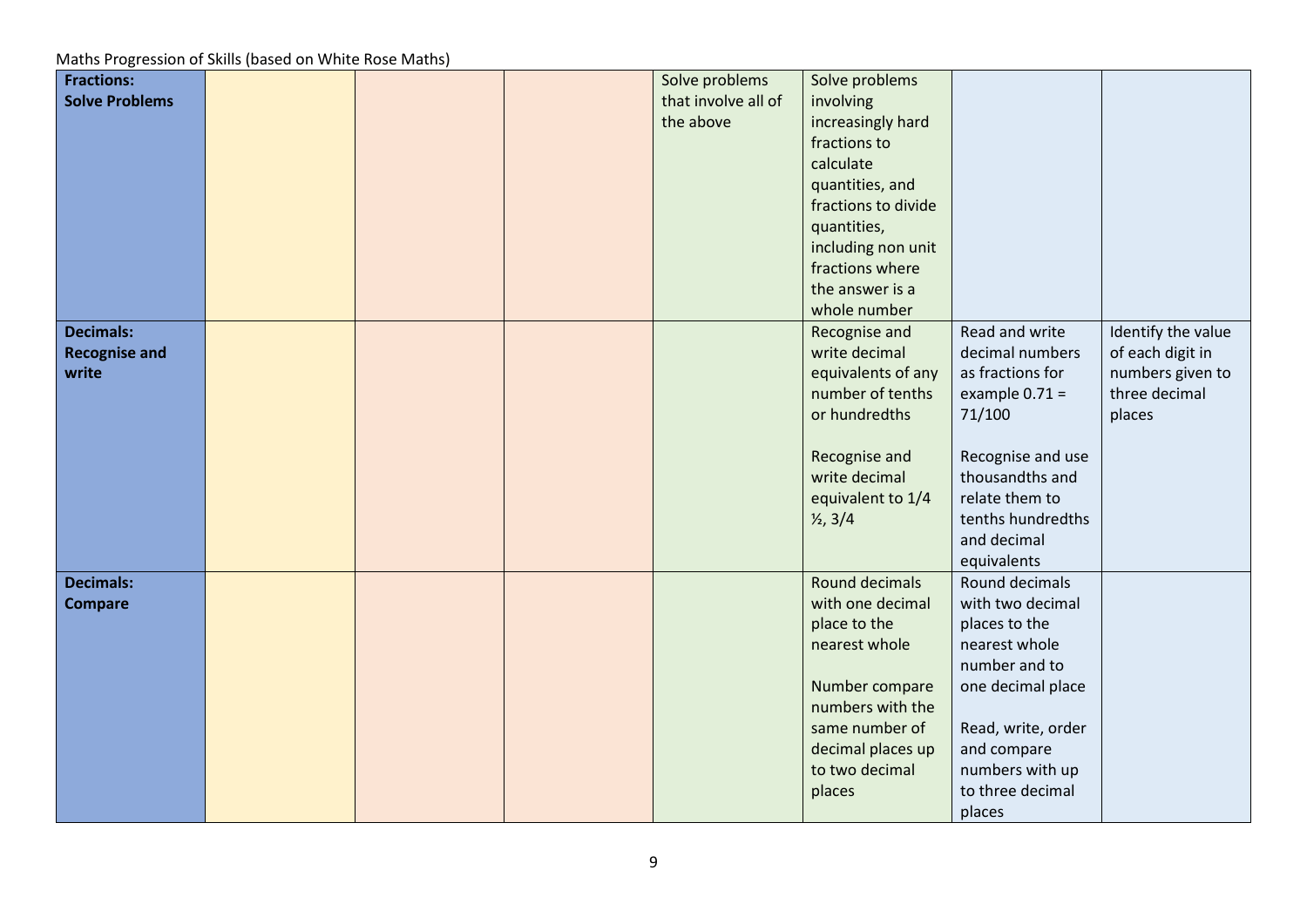| <b>Decimals:</b>        |  |  | Find the effect of  | Solve problems                        | Multiply and        |
|-------------------------|--|--|---------------------|---------------------------------------|---------------------|
| <b>Calculations and</b> |  |  | dividing a one or   | involving number                      | divide numbers by   |
| <b>Problems</b>         |  |  | two digit number    | up to three                           | 10, 100 and 1000    |
|                         |  |  | by 10 and 100       | decimal places                        | giving answers up   |
|                         |  |  | identifying the     |                                       | to three decimal    |
|                         |  |  | value of the digits |                                       | places              |
|                         |  |  | in the answers as   |                                       |                     |
|                         |  |  | ones, tenths and    |                                       | Multiply 1-digit    |
|                         |  |  | hundredths          |                                       | numbers with up     |
|                         |  |  |                     |                                       | to two decimal      |
|                         |  |  |                     |                                       | places by whole     |
|                         |  |  |                     |                                       | numbers             |
|                         |  |  |                     |                                       |                     |
|                         |  |  |                     |                                       | Use written         |
|                         |  |  |                     |                                       | division methods    |
|                         |  |  |                     |                                       | in cases where the  |
|                         |  |  |                     |                                       | answer has up to    |
|                         |  |  |                     |                                       | two decimal places  |
|                         |  |  |                     |                                       |                     |
|                         |  |  |                     |                                       | Solve problems      |
|                         |  |  |                     |                                       | which require       |
|                         |  |  |                     |                                       | answers to be       |
|                         |  |  |                     |                                       | rounded to          |
|                         |  |  |                     |                                       | specific degrees of |
|                         |  |  |                     |                                       | accuracy            |
| Fractions,              |  |  | solve simple        | recognise the                         | associate a         |
| <b>Decimals and</b>     |  |  | measure and         | percent symbol                        | fraction with       |
| <b>Percentages</b>      |  |  | money problems      | and understand                        | division and        |
|                         |  |  | involving fractions | that percent                          | calculate decimal   |
|                         |  |  | and decimals to     | relates to number                     | fraction            |
|                         |  |  | two decimal places  | of parts per                          | equivalents for a   |
|                         |  |  |                     | hundred and write                     | simple fraction     |
|                         |  |  |                     |                                       |                     |
|                         |  |  |                     | percentages as a<br>fraction with the | recall and use      |
|                         |  |  |                     |                                       |                     |
|                         |  |  |                     | denominator 100                       | equivalence is      |
|                         |  |  |                     | and as a decimal                      | between simple      |
|                         |  |  |                     |                                       | fractions decimals  |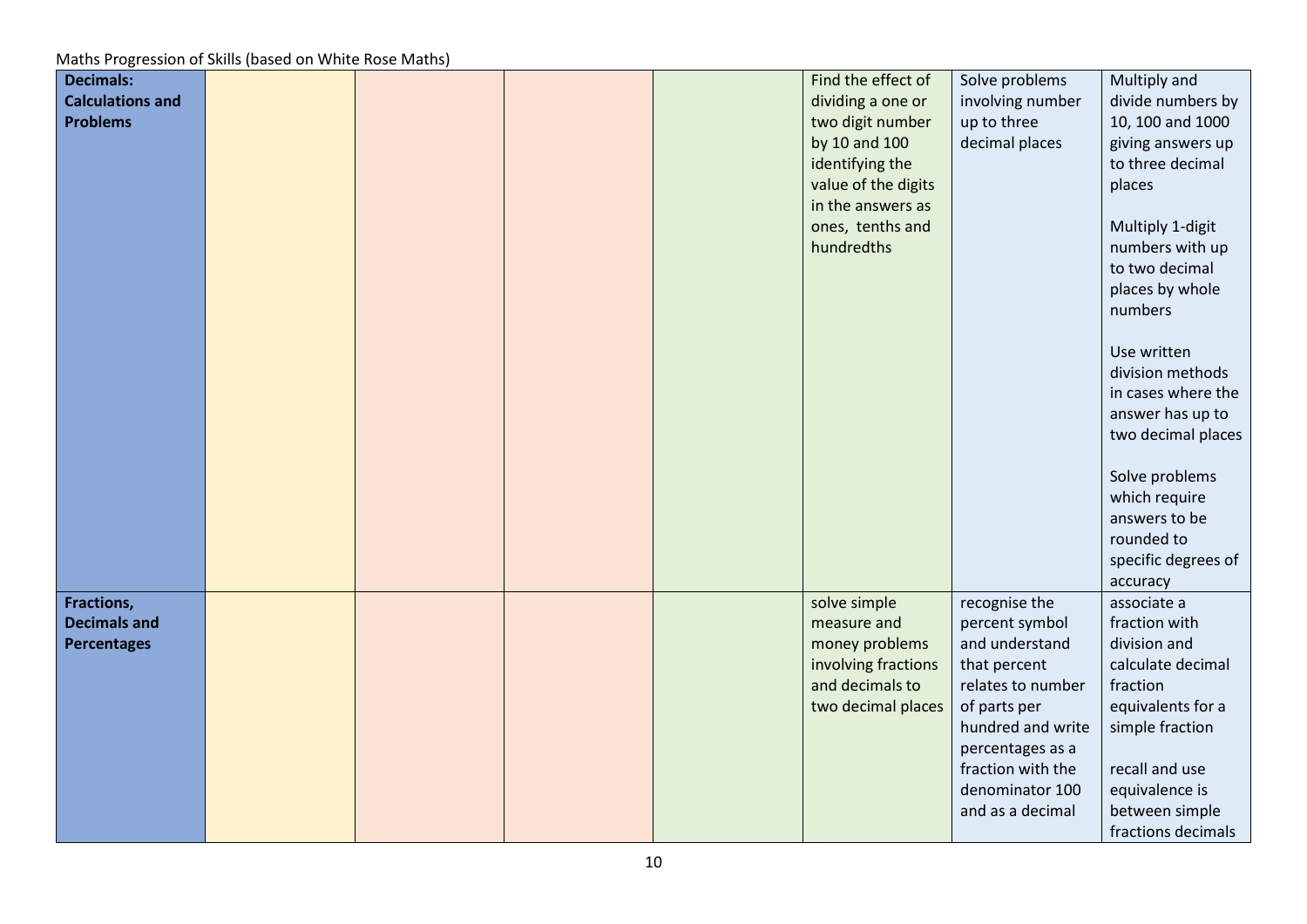|                                        |  |                             | Solve problems<br>which require<br>knowing<br>percentage and<br>decimal<br>equivalents of 1/2,<br>$1/4$ , $1/5$ , $2/5$ , $4/5$<br>and those<br>fractions with the<br>nominator of a<br>multiple of 10 or<br>25 | and percentages<br>including in<br>different contexts                                                                                                                                                                                                                                                                                                                              |
|----------------------------------------|--|-----------------------------|-----------------------------------------------------------------------------------------------------------------------------------------------------------------------------------------------------------------|------------------------------------------------------------------------------------------------------------------------------------------------------------------------------------------------------------------------------------------------------------------------------------------------------------------------------------------------------------------------------------|
|                                        |  | <b>Ratio and Proportion</b> |                                                                                                                                                                                                                 |                                                                                                                                                                                                                                                                                                                                                                                    |
| <b>Ration and</b><br><b>Proportion</b> |  |                             |                                                                                                                                                                                                                 | Solve problems<br>involving the<br>relative sizes of<br>two quantities<br>where missing<br>values can be<br>found by using<br>integer<br>multiplication and<br>division facts<br>Solve problems<br>involving the<br>calculation of<br>percentages and<br>the use of<br>percentages for<br>comparison<br>Solve problems<br>involving similar<br>shapes where the<br>scale factor is |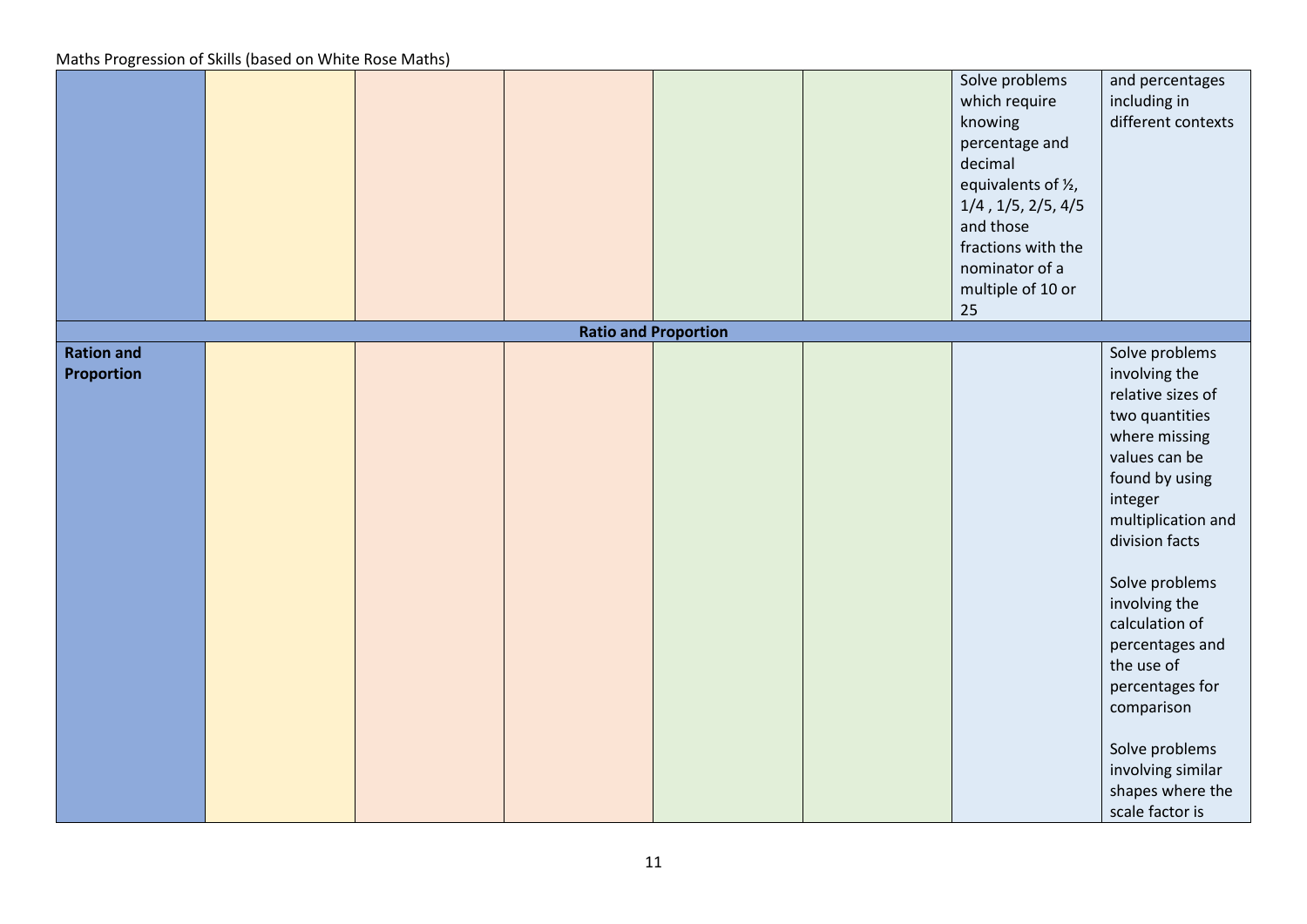|                      |                    |                                                                                                                                                                                                                             |                                                                                                                                                                                                       |                                                                                      |                    |                    | known or can be<br>found<br>Solve problems<br>involving unequal                                                                                                                                                                                             |
|----------------------|--------------------|-----------------------------------------------------------------------------------------------------------------------------------------------------------------------------------------------------------------------------|-------------------------------------------------------------------------------------------------------------------------------------------------------------------------------------------------------|--------------------------------------------------------------------------------------|--------------------|--------------------|-------------------------------------------------------------------------------------------------------------------------------------------------------------------------------------------------------------------------------------------------------------|
|                      |                    |                                                                                                                                                                                                                             |                                                                                                                                                                                                       |                                                                                      |                    |                    | sharing and<br>grouping using<br>knowledge of<br>fractions and<br>multiples                                                                                                                                                                                 |
| Algebra              |                    | Solve one-step<br>problems that<br>involve addition<br>and subtraction,<br>using concrete<br>objects and<br>pictorial<br>representations,<br>and missing<br>number problems<br>such as $7 = -9$<br>(*Algebraic<br>thinking) | Recognise and use<br>the inverse<br>relationship<br>between addition<br>and subtraction<br>and use this to<br>check calculations<br>and solve missing<br>number problems.<br>(*Algebraic<br>thinking) | solve problems,<br>including missing<br>number problems.<br>(*Algebraic<br>thinking) |                    |                    | Use simple<br>formula<br>Generate and<br>describe linear<br>number sequences<br><b>Express missing</b><br>number problems<br>algebraically<br>Find pairs of<br>numbers that<br>satisfy an equation<br>with two<br>unknowns<br>Enumerate<br>possibilities of |
|                      |                    |                                                                                                                                                                                                                             |                                                                                                                                                                                                       |                                                                                      |                    |                    | combinations of<br>two variables                                                                                                                                                                                                                            |
|                      |                    |                                                                                                                                                                                                                             |                                                                                                                                                                                                       | <b>Measurement</b>                                                                   |                    |                    |                                                                                                                                                                                                                                                             |
| <b>Using Measure</b> | Compare length,    | Compare, describe                                                                                                                                                                                                           | Choose and use                                                                                                                                                                                        | Measure,                                                                             | Convert between    | Convert between    | Solve problems                                                                                                                                                                                                                                              |
|                      | weight and         | and solve practical                                                                                                                                                                                                         | appropriate                                                                                                                                                                                           | compare, add and                                                                     | different units of | different units of | involving the                                                                                                                                                                                                                                               |
|                      | capacity by making | problems for :                                                                                                                                                                                                              | standard units to                                                                                                                                                                                     | subtract lengths                                                                     | measure            | metric measure     | calculation and                                                                                                                                                                                                                                             |
|                      | predictions and    | lengths and height                                                                                                                                                                                                          | estimate and                                                                                                                                                                                          | (m/cm/mm); mass                                                                      |                    |                    | conversion of units                                                                                                                                                                                                                                         |
|                      | using vocabulary   | mass/weight                                                                                                                                                                                                                 | measure                                                                                                                                                                                               | (kg,g);                                                                              |                    |                    | of measure using                                                                                                                                                                                                                                            |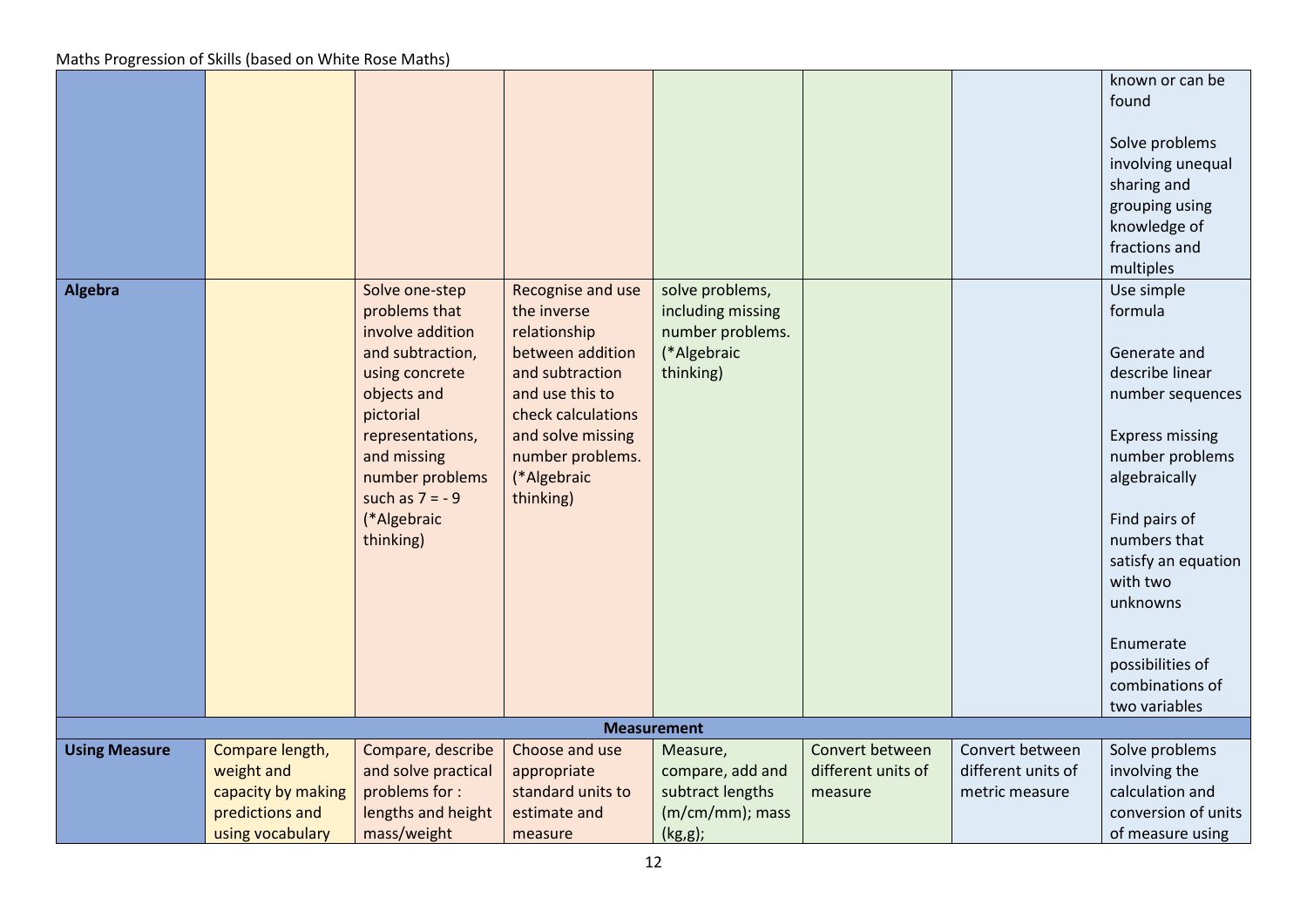|                                     | 'than' [for<br>example, "This is<br>heavier than<br>that."] | capacity and<br>volume<br>time<br><b>Measure and</b><br>begin to record<br>the following:<br>lengths and height<br>mass/ weight<br>capacity /volume<br>time (hours,<br>minutes, seconds) | length/height in<br>any direction<br>mass<br>temperature<br>capacity to the<br>nearest<br>appropriate unit<br>using rulers scales<br>thermometers and<br>measuring vessels<br>Compare and<br>order Length,<br>mass, volume/<br>capacity and<br>record the results<br>using $>$ <and =<="" th=""><th>volume/capacity<br/><math>\frac{1}{m}</math></th><th>Estimate compare<br/>and calculate<br/>different measures</th><th>Understand and<br/>use approximate<br/>equivalence is<br/>between metric<br/>units an common<br/>imperial units such<br/>as inches pounds<br/>and pints<br/>Use all four<br/>operations to<br/>solve problems<br/>involving measure<br/>using decimal<br/>notation including<br/>scaling</th><th>decimal notation<br/>up to three<br/>decimal places<br/>where appropriate<br/>Use, read, write<br/>and convert<br/>between standard<br/>units converting<br/>measurements of<br/>length, mass,<br/>volume and time<br/>from a smaller unit<br/>of measure to a<br/>larger unit and<br/>vice versa using<br/>decimal notations<br/>up to three<br/>decimal places<br/>Convert between</th></and> | volume/capacity<br>$\frac{1}{m}$                                                                                | Estimate compare<br>and calculate<br>different measures                                            | Understand and<br>use approximate<br>equivalence is<br>between metric<br>units an common<br>imperial units such<br>as inches pounds<br>and pints<br>Use all four<br>operations to<br>solve problems<br>involving measure<br>using decimal<br>notation including<br>scaling | decimal notation<br>up to three<br>decimal places<br>where appropriate<br>Use, read, write<br>and convert<br>between standard<br>units converting<br>measurements of<br>length, mass,<br>volume and time<br>from a smaller unit<br>of measure to a<br>larger unit and<br>vice versa using<br>decimal notations<br>up to three<br>decimal places<br>Convert between |
|-------------------------------------|-------------------------------------------------------------|------------------------------------------------------------------------------------------------------------------------------------------------------------------------------------------|-----------------------------------------------------------------------------------------------------------------------------------------------------------------------------------------------------------------------------------------------------------------------------------------------------------------------------------------------------------------------------------------------------------------------------------------------------------------------------------------------------------------------------------------------------------------------------------------------------------------------------------------------------------------------------------------------------------------------------------------------------------------------------------------------------------------------------------------------------------------------------------------------------------------------------------------------------------------------------------------------------------------------------------------------------------------------------------------------------------------------------|-----------------------------------------------------------------------------------------------------------------|----------------------------------------------------------------------------------------------------|----------------------------------------------------------------------------------------------------------------------------------------------------------------------------------------------------------------------------------------------------------------------------|--------------------------------------------------------------------------------------------------------------------------------------------------------------------------------------------------------------------------------------------------------------------------------------------------------------------------------------------------------------------|
| <b>Measurement:</b><br><b>Money</b> |                                                             | Recognise an<br>know the value of<br>different<br>denominations of<br>coins and notes                                                                                                    | recognise and use<br>the symbols for<br>pounds (£) and<br>pence (p) combine<br>amounts to make<br>a particular value<br><b>Find different</b><br>combinations of<br>coins that equal<br>the same amount<br>of money                                                                                                                                                                                                                                                                                                                                                                                                                                                                                                                                                                                                                                                                                                                                                                                                                                                                                                         | Add and subtract<br>amount of money<br>to give change<br>using both pounds<br>and pence in<br>practical context | Estimate, compare<br>and calculate<br>different measures<br>including money in<br>pounds and pence | Use all four<br>operations to<br>solve problems<br>involving measure<br>for example<br>money                                                                                                                                                                               | miles and<br>kilometres                                                                                                                                                                                                                                                                                                                                            |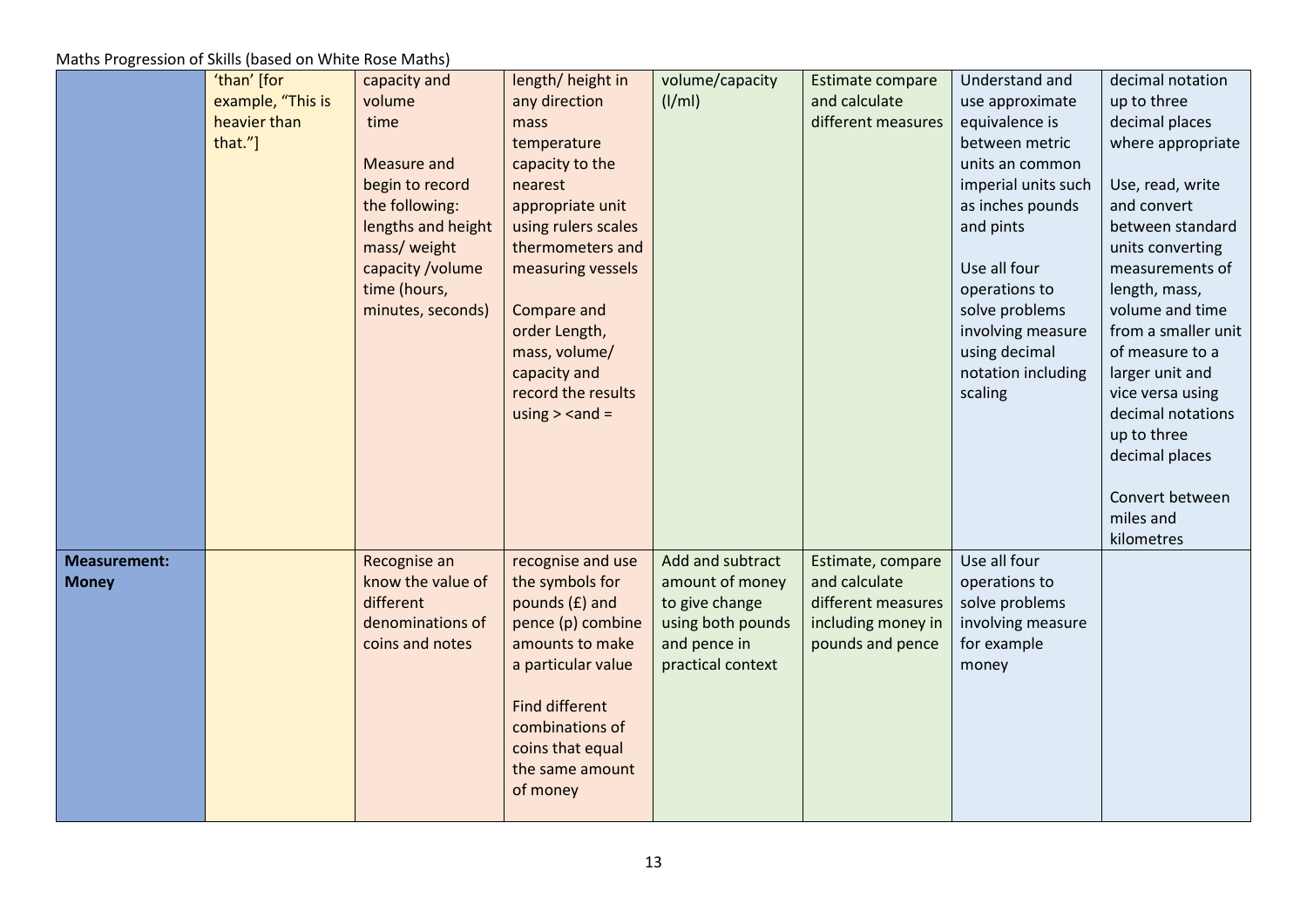|                                    |                                                                                                                                                                                                                                                                                                                                                                                                                                       | Solve simple<br>problems in a<br>practical context<br>involving addition<br>and subtraction of<br>money of the<br>same unit<br>including giving<br>change                                                                                                                                       |                                                                                                                                                                                                                                                                                                                                                                                                                                                                                                       |                                                                                                                                                                                                                                  |                                                                       |                                                                                                                                                                             |
|------------------------------------|---------------------------------------------------------------------------------------------------------------------------------------------------------------------------------------------------------------------------------------------------------------------------------------------------------------------------------------------------------------------------------------------------------------------------------------|-------------------------------------------------------------------------------------------------------------------------------------------------------------------------------------------------------------------------------------------------------------------------------------------------|-------------------------------------------------------------------------------------------------------------------------------------------------------------------------------------------------------------------------------------------------------------------------------------------------------------------------------------------------------------------------------------------------------------------------------------------------------------------------------------------------------|----------------------------------------------------------------------------------------------------------------------------------------------------------------------------------------------------------------------------------|-----------------------------------------------------------------------|-----------------------------------------------------------------------------------------------------------------------------------------------------------------------------|
| <b>Measurement:</b><br><b>Time</b> | Sequence events<br>in chronological<br>order using<br>language for<br>example, before<br>and after, next,<br>first, today,<br>yesterday,<br>tomorrow,<br>morning,<br>afternoon and<br>evening<br>Recognise and use<br>language relating<br>to dates, including<br>days of the week,<br>weeks, months<br>and years<br>Tell time to the<br>hour and half past<br>the hour and draw<br>hands on the clock<br>face to show these<br>times | Compare and<br>sequence intervals<br>of time<br>Tell and write the<br>time to five<br>minutes, including<br>quarter past/to<br>the hour and draw<br>the hands on the<br>clock face to show<br>these times<br>Know the number<br>of minutes in an<br>hour and the<br>number of hours<br>in a day | Tell and write the<br>time from an<br>analogue clock<br>including using<br>Roman numerals<br>from I too XII and<br>12 hour and 24<br>hour clocks<br><b>Estimate and read</b><br>time with<br>increasing<br>accuracy to the<br>nearest minute;<br>record and<br>compare time in<br>terms of seconds,<br>minutes and<br>hours; use<br>vocabulary such as<br>o'clock, am/pm<br>,morning,<br>afternoon, noon<br>and midnight<br>Know the number<br>of seconds in a<br>minute and the<br>number of days in | Read write and<br>convert time<br>between analogue<br>and digital 12 and<br>24 hour clocks<br>Solve problems<br>involving<br>converting from<br>hours to minutes,<br>minutes to<br>seconds, years to<br>months, weeks to<br>days | Solve problems<br>involving<br>converting<br>between units of<br>time | Use read write and<br>convert between<br>standard units<br>converting<br>measurements of<br>time from a<br>smaller unit of<br>measure to a<br>larger unit and<br>vice versa |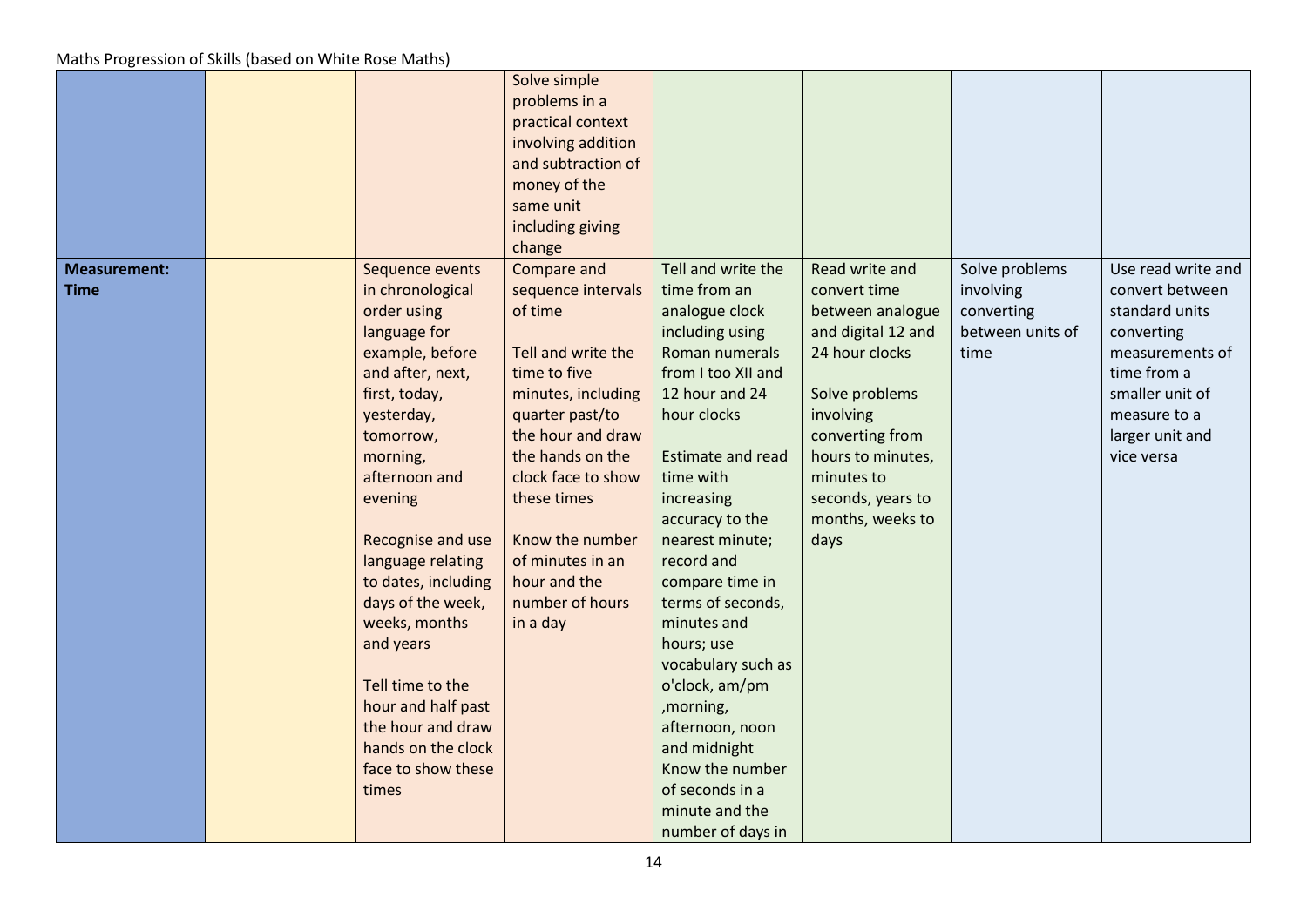|                                                          |  | each month, year<br>and leap year<br>Compare<br>durations of<br>events for<br>example to<br>calculate the time<br>taken by a<br>particular event or<br>task |                                                                                                                                                                                                 |                                                                                                                                                                                                                                                                                                                                                                                                                             |                                                                                                                                                                                                                                                                                                                                                                                                                      |
|----------------------------------------------------------|--|-------------------------------------------------------------------------------------------------------------------------------------------------------------|-------------------------------------------------------------------------------------------------------------------------------------------------------------------------------------------------|-----------------------------------------------------------------------------------------------------------------------------------------------------------------------------------------------------------------------------------------------------------------------------------------------------------------------------------------------------------------------------------------------------------------------------|----------------------------------------------------------------------------------------------------------------------------------------------------------------------------------------------------------------------------------------------------------------------------------------------------------------------------------------------------------------------------------------------------------------------|
| <b>Measurement:</b><br>Perimeter, Area,<br><b>Volume</b> |  | Measure the<br>perimeter of<br>simple 2D shapes                                                                                                             | Measure and<br>calculate the<br>perimeter of a<br>rectilinear figure<br>(including squares)<br>in centimetres and<br>metres<br>Find the area of<br>rectilinear shapes<br>by counting<br>squares | Measure and<br>calculate the<br>perimeter of<br>composite<br>rectilinear shapes<br>in centimetres and<br>metres<br>Calculate and<br>compare the area<br>of rectangles<br>including squares<br>and including<br>using standard<br>units and estimate<br>the area of<br>irregular shapes<br>Estimate volume<br>for example using<br>one centimetre<br>cubed blocks to<br>build cuboids<br>including cubes<br>and capacity for | Recognise that<br>shapes with the<br>same area can<br>have different<br>perimeters and<br>vice versa<br>Recognise when it<br>is possible to use<br>formulae for area<br>and volume of<br>shapes<br>calculate the area<br>of parallelograms<br>and triangles<br>Calculate estimate<br>and compare<br>volume of cubes<br>and cuboids using<br>standard units<br>including cubic<br>centimetres and<br>cubic metres and |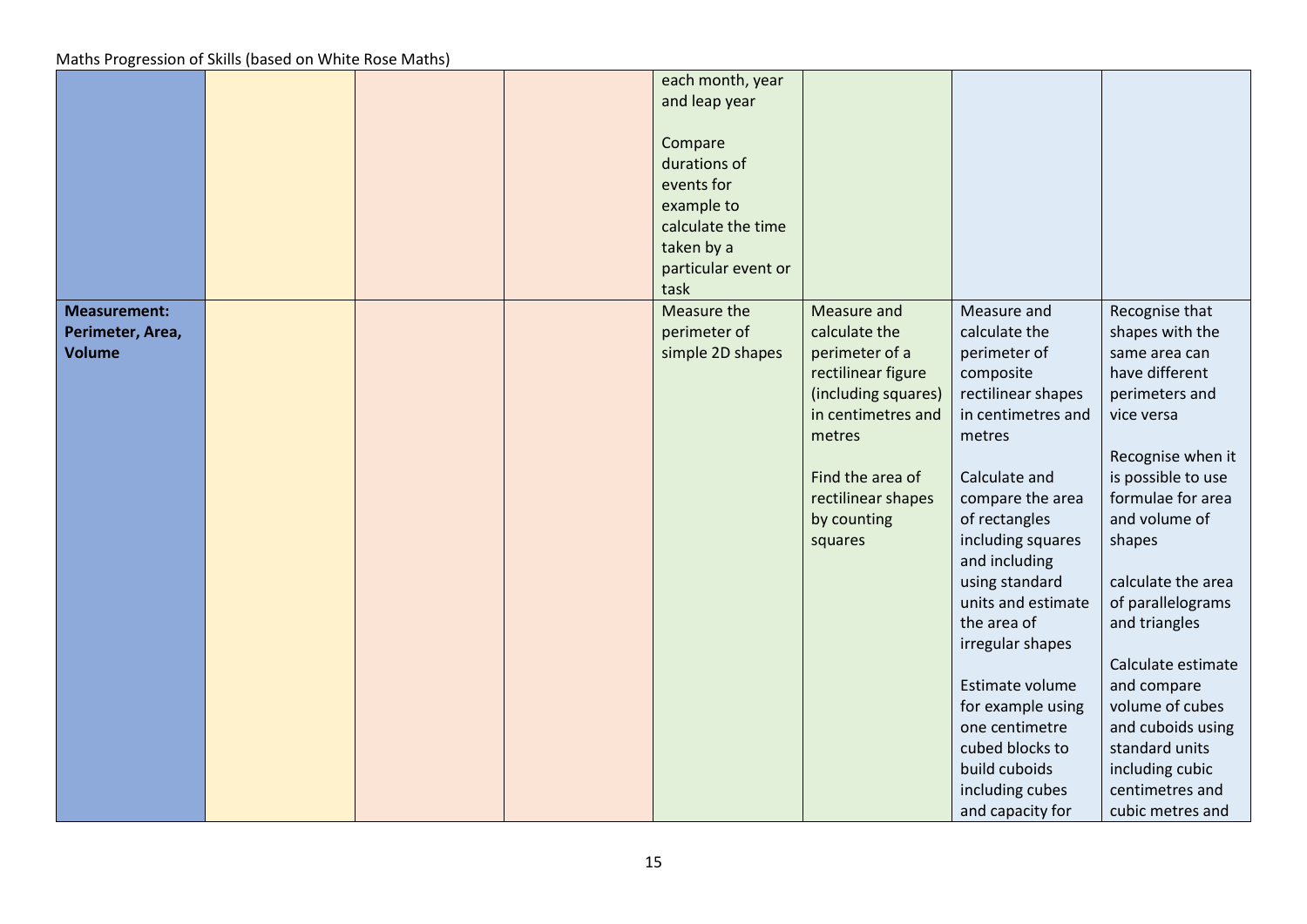|                  |                                  |                                    |                                    |                              |                              | example using                        | extending to other                     |
|------------------|----------------------------------|------------------------------------|------------------------------------|------------------------------|------------------------------|--------------------------------------|----------------------------------------|
|                  |                                  |                                    |                                    |                              |                              | water                                | units                                  |
|                  |                                  |                                    |                                    | <b>Geometry</b>              |                              |                                      |                                        |
| <b>Geometry:</b> | Elect, rotate and                | Recognise an                       | Identify and                       | Draw 2D shapes               | Compare and                  | Distinguish                          | Draw 2D shapes                         |
| 2D shapes        | manipulate shapes                | name, 2D shapes                    | describe the                       |                              | classify geometric           | between regular                      | using given                            |
|                  | in order to                      | for example                        | properties of 2D                   |                              | shapes including             | and irregular                        | dimensions and                         |
|                  | develop spatial                  | rectangles                         | shapes, including                  |                              | quadrilaterals and           | polygons based on                    | angles                                 |
|                  | reasoning skills                 | (including                         | the number of<br>sides and line of |                              | triangles based on           | reasoning about                      |                                        |
|                  | <b>Compose and</b>               | squares), circles<br>and triangles |                                    |                              | their properties<br>and size | equal sides and<br>angles            | Compare and<br>classify geometric      |
|                  | decompose shapes                 |                                    | symmetry in a<br>vertical line     |                              |                              |                                      | shapes based on                        |
|                  | so that children                 |                                    |                                    |                              | Identify lines of            | Use the properties                   | their properties                       |
|                  | recognise a shape                |                                    | Identify 2D shapes                 |                              | symmetry in 2D               | of rectangles to                     | and sizes                              |
|                  | can have other                   |                                    | on the surface of                  |                              | shapes presented             | juice related facts                  |                                        |
|                  | shapes within it,                |                                    | 3D shapes ) for                    |                              | on different                 | and find missing                     | Illustrate and                         |
|                  | just as numbers                  |                                    | example a circle                   |                              | orientations                 | lengths and angles                   | name parts of                          |
|                  | can                              |                                    | on a cylinder and a                |                              |                              |                                      | circles including                      |
|                  |                                  |                                    | triangle on a                      |                              |                              |                                      | radius and                             |
|                  |                                  |                                    | pyramid)                           |                              |                              |                                      | diameter and                           |
|                  |                                  |                                    |                                    |                              |                              |                                      | circumference and                      |
|                  |                                  |                                    | Compare and sort                   |                              |                              |                                      | know that the                          |
|                  |                                  |                                    | common 2D                          |                              |                              |                                      | diameter is twice                      |
|                  |                                  |                                    | shapes and                         |                              |                              |                                      | the radius                             |
|                  |                                  |                                    | everyday objects                   |                              |                              |                                      |                                        |
| Geometry:        | Elect, rotate and                | Recognise and                      | Recognise and                      | Make 3D shapes               |                              | Identify 3D shapes                   | Recognise                              |
| <b>3D shapes</b> | manipulate shapes<br>in order to | name common 3D<br>shapes for       | name common 3D<br>shapes for       | using modelling<br>materials |                              | including cubes<br>and other cuboids | describe and build<br>simple 3D shapes |
|                  | develop spatial                  | example cuboids                    | example cuboids                    | recognise 3D                 |                              | from 2D                              | including making                       |
|                  | reasoning skills                 | including cubes                    | including cubes                    | shapes in different          |                              | representations                      | nets                                   |
|                  |                                  | pyramids and                       | pyramids and                       | orientations and             |                              |                                      |                                        |
|                  |                                  | spheres                            | spheres                            | describe them                |                              |                                      |                                        |
|                  |                                  |                                    |                                    |                              |                              |                                      |                                        |
|                  |                                  |                                    | Compare and sort                   |                              |                              |                                      |                                        |
|                  |                                  |                                    | common 3D                          |                              |                              |                                      |                                        |
|                  |                                  |                                    | shapes and                         |                              |                              |                                      |                                        |
|                  |                                  |                                    | everyday objects                   |                              |                              |                                      |                                        |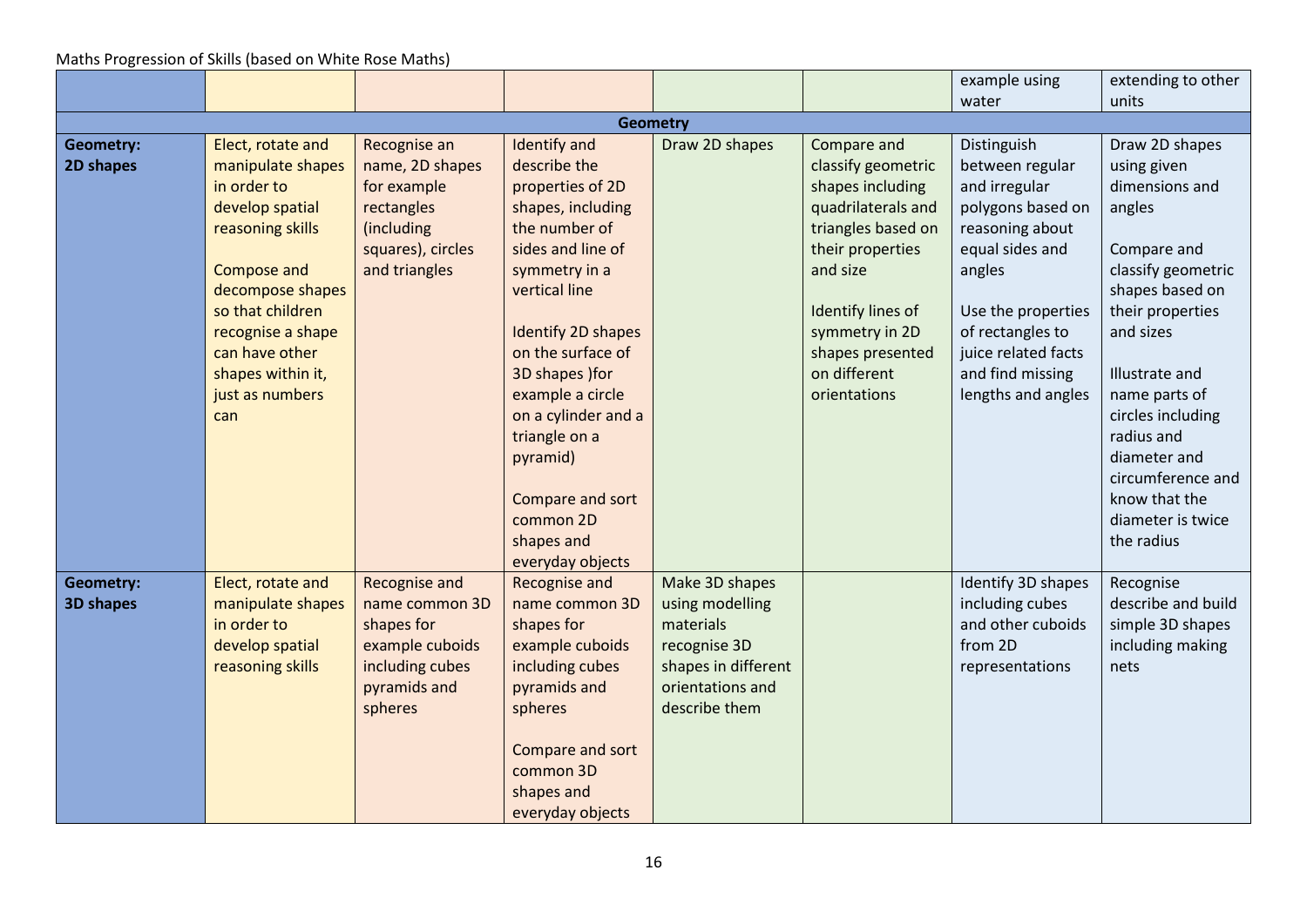| <b>Geometry:</b>        |                    |                   |                     | Recognise angles    | Identify acute and   | Know angles are     | Find unknown         |
|-------------------------|--------------------|-------------------|---------------------|---------------------|----------------------|---------------------|----------------------|
| <b>Angles and lines</b> |                    |                   |                     | as a property of    | obtuse angles and    | measured in         | angles in any        |
|                         |                    |                   |                     | shape or a          | compare and          | degrees: estimate   | triangles,           |
|                         |                    |                   |                     | description of a    | order angles up to   | and compare         | quadrilaterals and   |
|                         |                    |                   |                     | turn                | two right angles by  | acute, obtuse and   | regular polygons     |
|                         |                    |                   |                     |                     | size                 | reflex angles       |                      |
|                         |                    |                   |                     | Identify right      |                      |                     | Recognise angles     |
|                         |                    |                   |                     | angles recognise    | Identify lines of    | Draw given angles,  | where they meet      |
|                         |                    |                   |                     | that two right      | symmetry in 2D       | and measure them    | at a point, on a     |
|                         |                    |                   |                     | angles make half a  | shapes               | in degrees          | straight line or are |
|                         |                    |                   |                     | turn three make     | represented in       |                     | vertically opposite  |
|                         |                    |                   |                     | 3/4 of a turn and   | different            | Identify:           | and find missing     |
|                         |                    |                   |                     | four a complete     | orientations         | angles at a point   | angles               |
|                         |                    |                   |                     | turn; identify      |                      | and one whole       |                      |
|                         |                    |                   |                     | whether angles      | Complete a simple    | turn                |                      |
|                         |                    |                   |                     | are greater than or | symmetrical figure   | angles at a point   |                      |
|                         |                    |                   |                     | less than a right   | with respect to a    | on a straight line  |                      |
|                         |                    |                   |                     | angle               | specific line of     | and half a turn     |                      |
|                         |                    |                   |                     |                     | symmetry             |                     |                      |
|                         |                    |                   |                     | Identify horizontal |                      | Other multiples of  |                      |
|                         |                    |                   |                     | and vertical lines  |                      | 90 degrees          |                      |
|                         |                    |                   |                     | and pairs of        |                      |                     |                      |
|                         |                    |                   |                     | perpendicular and   |                      |                     |                      |
|                         |                    |                   |                     | parallel lines      |                      |                     |                      |
| <b>Geometry:</b>        | Continue, copy     | Describe position | Order and arrange   |                     | Describe positions   | Identify describe   | Describe positions   |
| <b>Position and</b>     | and create         | direction and     | combinations of     |                     | on a 2D grid as      | an represent the    | on the full          |
| <b>Direction</b>        | repeating patterns | movement,         | mathematical        |                     | coordinates in the   | position of a shape | coordinate grid all  |
|                         | [including AB, ABB | including whole,  | objects in patterns |                     | first quadrant       | following a         | 4 quadrants          |
|                         | and ABBC]          | half, quarter and | and sequences       |                     |                      | reflection or       |                      |
|                         |                    | three quarter     |                     |                     | Describe             | translation, using  | Draw and translate   |
|                         |                    | turns             | Use mathematical    |                     | movements            | the appropriate     | simple shapes on     |
|                         |                    |                   | vocabulary to       |                     | between positions    | language, and       | the coordinate       |
|                         |                    |                   | describe position   |                     | as translations of a | know that the       | plane, and reflect   |
|                         |                    |                   | direction and       |                     | given unit to the    | shape has not       | them in the axes     |
|                         |                    |                   | movement            |                     | left/ right and up/  | changed             |                      |
|                         |                    |                   | including           |                     | down                 |                     |                      |
|                         |                    |                   | movement in a       |                     |                      |                     |                      |